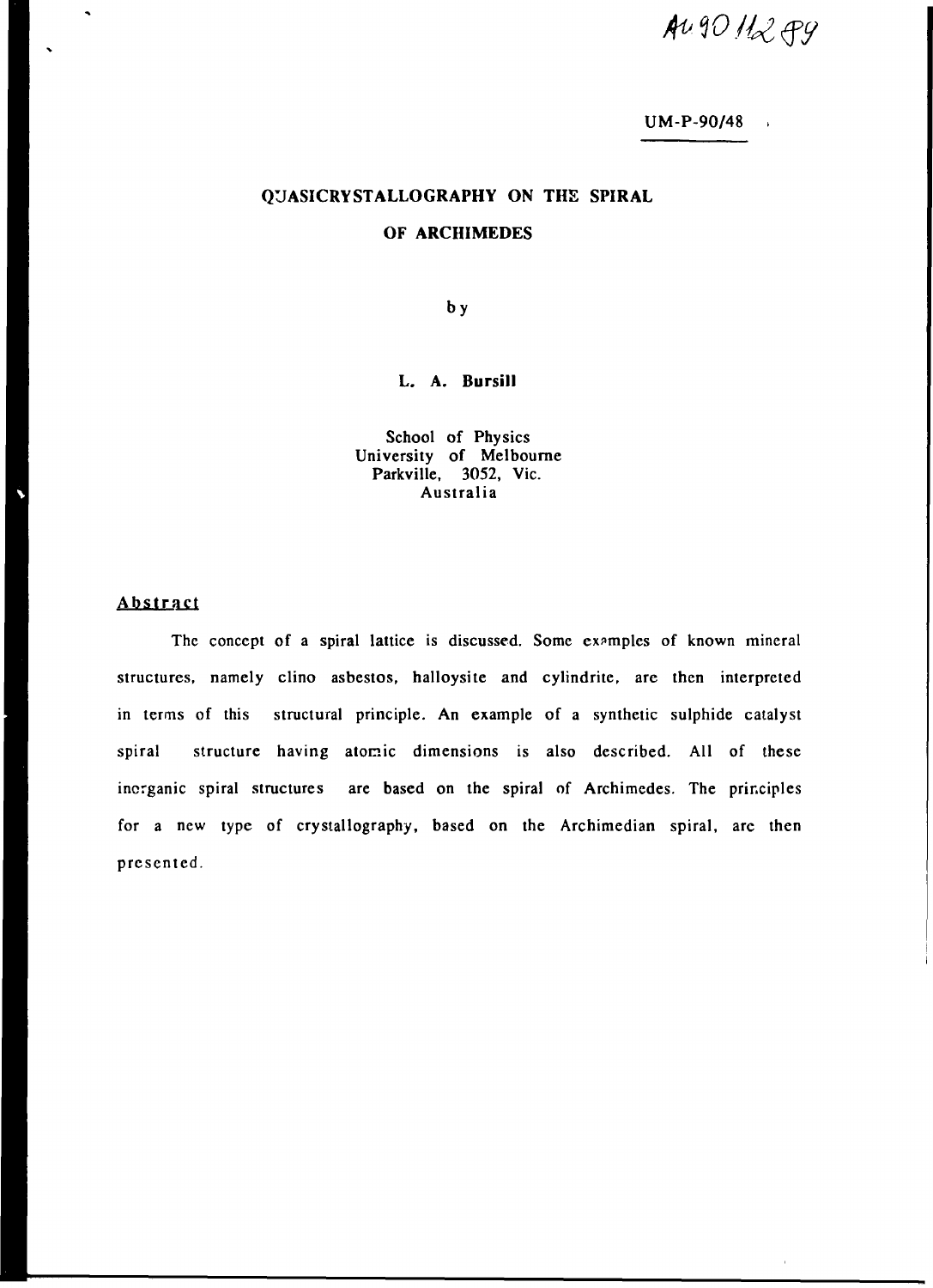### Introduction.

Spiral packings, like the seed arrangements of sunflowers, are interesting because they provide a natural example of living quasicrystals [1]; which lack translational or rotational symmetries yet retain a simple ordering algorithm [2].

The positions of the spiral lattice points may be described using polar coordinates; for example the logarithmic spiral

$$
r = AK^{n} \qquad 0 = \phi_{d}n
$$
 [1]

where A,K are constants and the integer n labels successive lattice points from the origin out along the generating spiral (Fig. 1).  $\phi_d$  is the divergence angle, i.e. the constant angular displacement between successive lattice points. Spirals following a power law

$$
r = a n^{K} \qquad \theta = \phi_{d} n \qquad (2)
$$

are also common; for example parabolic  $(k=0.5)$  or Archimedian  $(k=1)$ .

An analysis of the most efficient disc packings on a parabolic spiral lattice [3], which allows a systematic relaxation of the ideal spiral, showed that the Fibonacci divergence angle  $(\phi_d = 2\pi/\tau + 1)$  is favoured ahead of the Lucas angle ( $\phi_d$ =  $2\pi/\tau+3$ ) or other incommensurate angles  $\phi_d$ =  $2\pi/\tau+t$ , t=4,5,.... In a subsequent study [4] there was no constraint placed on  $\phi_d$  and discs were allowed to aggregate under a close-packing condition, with successive discs increasing in radius according to a predetermined growth law, for example  $R = 0.5n^b$  , where b was a constant for each packing. The nature of the disc packings was explored for  $0 < b < 1$ . It was found that spiral packings were generated, where the divergence angle converged onto the Fibonacci angle 137.508°. Thus it appeared that spiral structures should arise naturally due to close packing of growing discs. Such structures should be no more or less extraordinary than hexagonal close packed arrays of equal discs  $(k=0)$  above).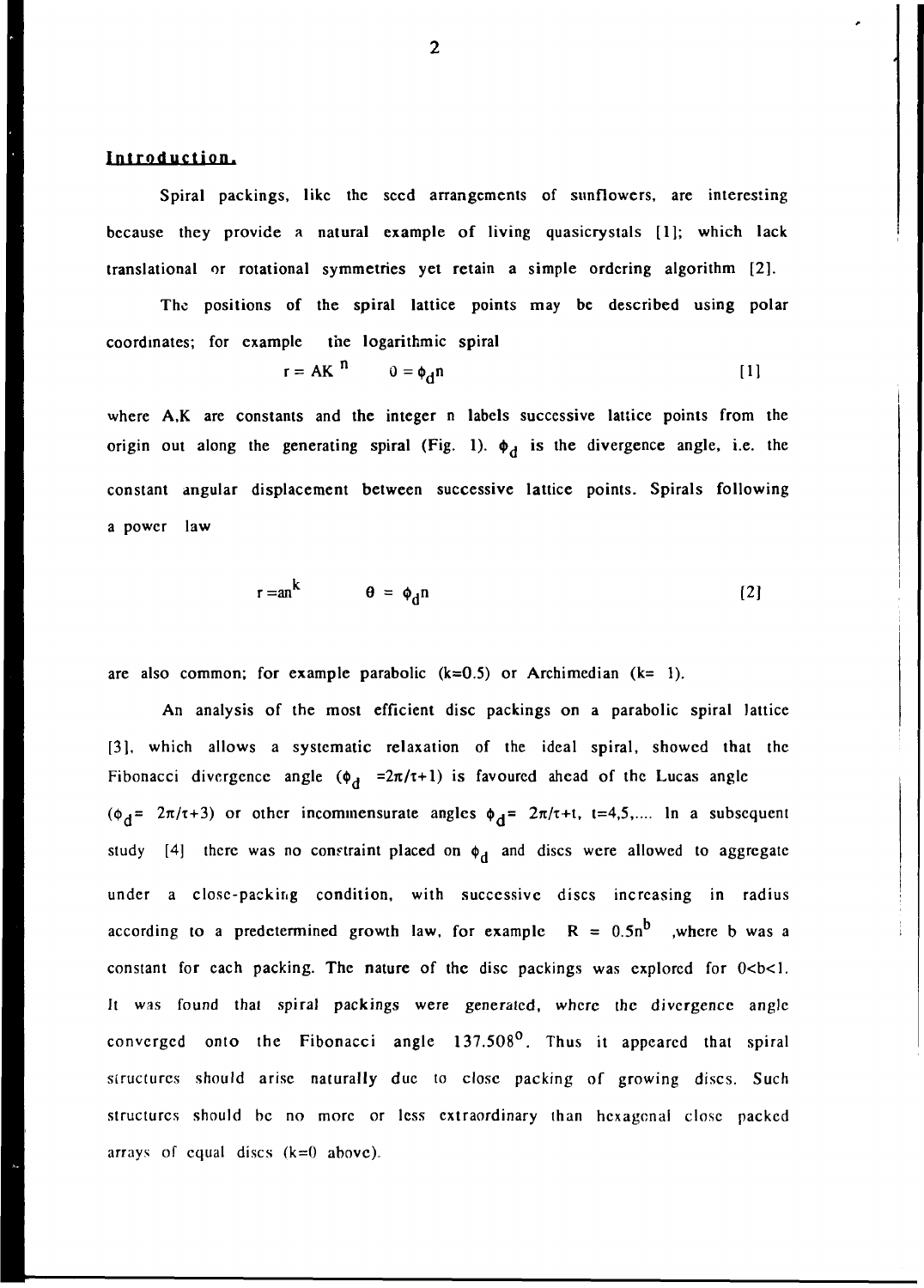Macroscopic crystallographic studies of sunflowers and other plants, using digitized images and quantitative analyses showed that the power law  $r = an^{0.618}$ applied for the sunflower species helianthus tubercsus, whereas a combined logarithmic and power law  $r = An^{0.5}K^{\text{II}}$  was required for helianthus annuus [5-9]. Fibonacci angles predominated but Lucas angles occurred with low frequency. Jean [10] has provided a comprehensive and ciitical review of the subject of phyllotaxis, i.e. the mathematical study of plant geometry and development.

The purpose of this p.per is to collect together evidence for inorganic structures which may be described as having a spiral lattice basis, thus identifying a special branch of crystallography. In this way structures which have been regarded hitherto as grossly disordered and rather intractable for analysis may be seen to possess very reasonable chemical and physical principles when referred te a curvilinear basis. The structures of the minerals clinochrysotilc (a variety of asbestos), halloysitc and cylindrite are first described. Next some high-resolution images of mixed nickel/tungsten sulphide catalyst particles are presented, which represent a synthetic inorganic spiral lattice structure. Possible growth mechanisms are then discussed briefly. It transpires that ail of these structures are best described using the Archimedian spiral  $r = an$ , with special values for  $\phi_d$ , which are structure dependent. Finally, some general principles of Archimedian spirals, as applied to crystallography, are presented.

## Structure of clino-chrysotile asbestos.

The most thorough study of the microstructure of clino-chrysotile is due to Yada [11,12]. Many samples of chrysotile, from diverse localities, including one synthetic sample, were imaged by high-resolution electron microscopy, along directions both parallel and transverse to the fibre axis. Most of the fibrils examined were apparently hollow cylinders, whose circumferential layers formed spiral or even multispiral lattices, as shown schematically in Fig.1. Perfectly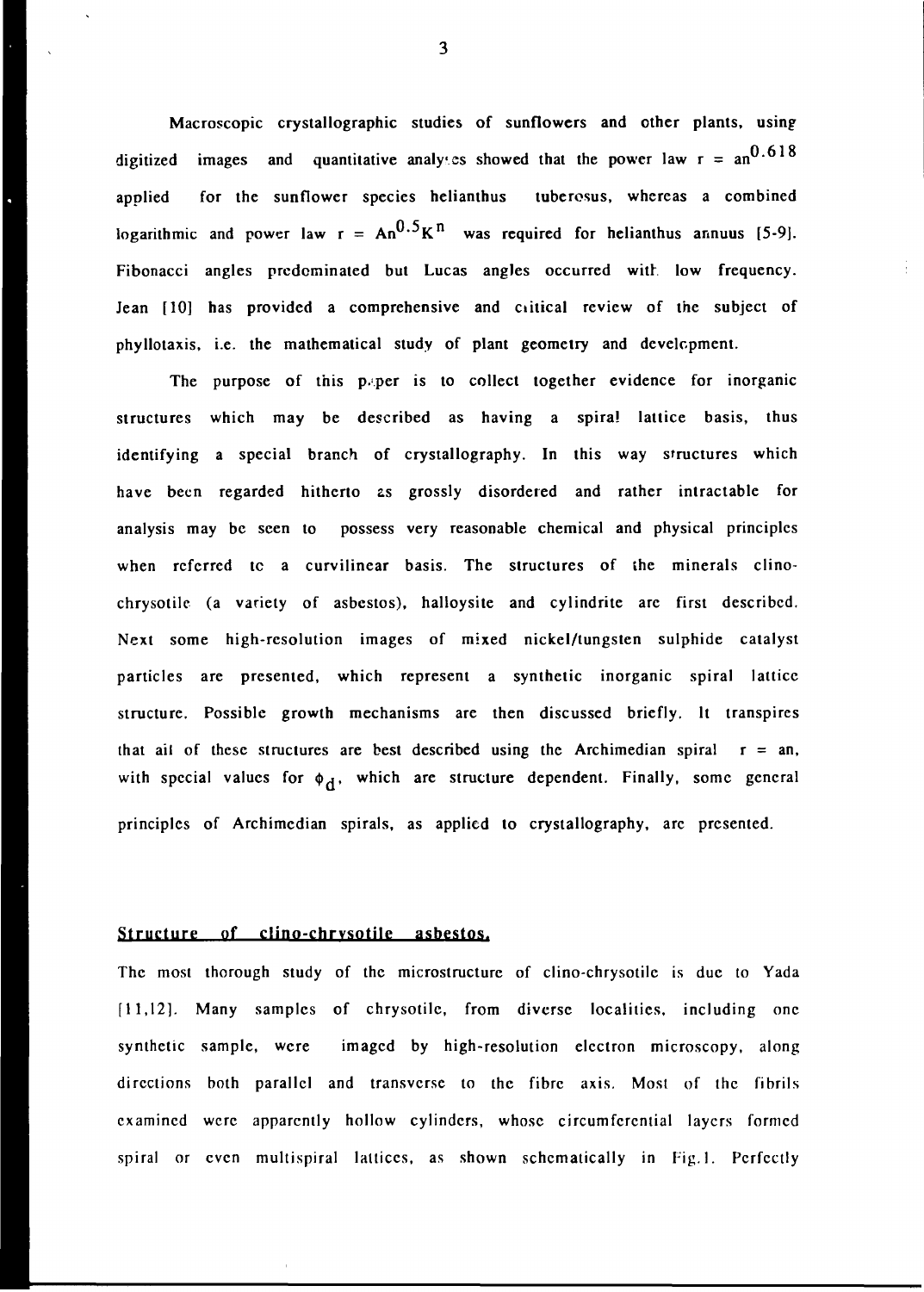cylindrical layers were also formed with a frequency dependent on the source. Conical fibrils were observed in a synthetic sample. Fibrils greater than about 350A diameter showed traces of discontinuous growth in two or three steps, depending on growth conditions, and giving rise to various distributions for the fibril diameters. The observations were hindered by electron irradiation damage during observation at the high electron current densities required for high magnification imaging. Thus radiation minimization techniques were necessary.

Yada favoured a structural model for clino-chrysotile in which the a axis is not exactly parallel to the fibre axis and the b axis is not exactly perpendicular to the fibre axis. However, some alternative models, including one polytypic structure which was required to explain some observations, could not be ruled out due to the absence of interpretable two-dimensional HREM images. Details of the cylindrical, spiral and multispiral structures thus remain to be determined. The basic principles of the structures have, nevertheless, been established due to the excellent X-ray diffraction analysis of Whittaker, who first derived the theory for diffraction by a cylindrical lattice [13-24], then analysed the X-ray data to determine the motif which may be assumed to decorate the curved lattice. Bragg and Claringbull [25] and Zussman [26,27] have discussed the structural principles. Individual layers consist of a pseudo-hexagonal network of linked [Si04] tetrahedra, with approximate parameters  $a= 5.3A$ ,  $b= 9.2A$  (Fig.2a,b). All tetrahedra in the sheet point one way, and joined to it is a brucite (Mg(OH)2) layer in which , on one side only, two out of every three hydroxyls are replaced by apical oxygens of the Si04 tetrahedra (Fig.2c,d). The perpendicular repeat distance between composite sheets of this type is approx. 7.3A. Pauling predicted in 1930 *[26\* that a composite sheet, stoichiometry  $Mg_3(Si_2O_5)(OH)_4$  with a Si-O layer on one side and a layer resembling brucitc on the other would have a strong tendency to curl, because the ideal dimensions of the latter structure are greater than those of the former. Expressing them in a comparable way, they arc

Si-O sheet (kaolinite)  $a = 5.16A$ ; b = 8.90A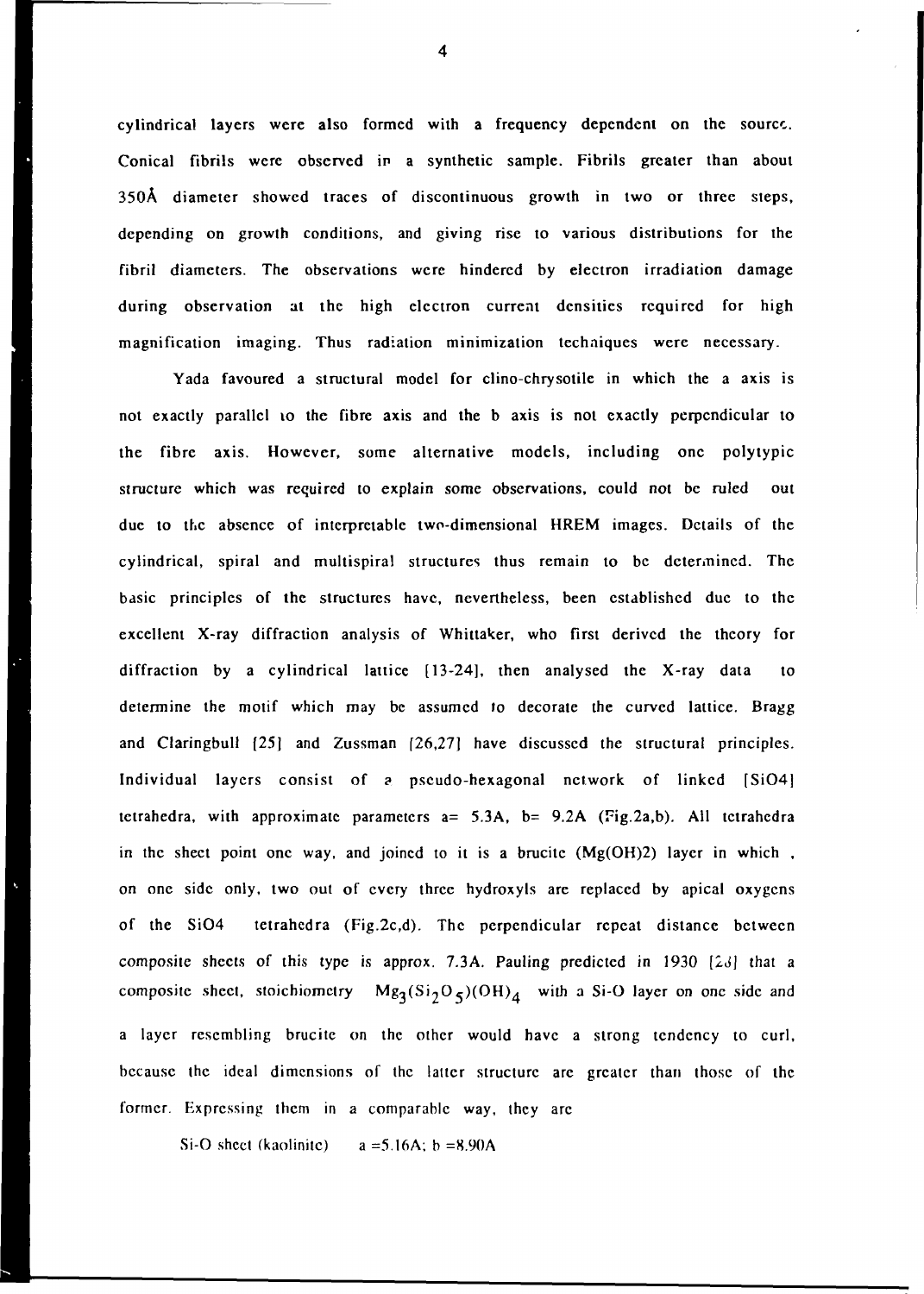Mg-OH sheet (brucite)  $a = 5.39A$ ; b = 9.33A.

There is therefore a strong expansive force on the hydroxyl side tending to make each sheet curl into a cylinder, with the Si-0 sheet on the inner side. It thus appears that the relatively weak forces holding the sheets together are insufficient to resist this tendency, and that the structure is a series of such curved sheets stacked on each other, with the tetrahedral component on the inside of the curve. For clino-chrysotile the fibre axis is parallel to the a-axis of 5.3A. Successive sheets re;nain in register in the a direction, however long the fibre. The relative positions in the b direction of the atoms in neighbouring sheets will vary from point to point along the curve. It follows that the structure can grow indefinitely along the fibre axis, where the structure remains coherent, but extension in the c, or radial, direction is limited, either because the layers are out of step, or because the full circle is completed. Alternatively, if a certain amount of misfit may be tolerated across layers, an Archimedian spiral geometry may be followed (Fig.3) until the misfit is out of range of the energetically tolerable variations in bond length and/or bond angles. Further complexity arises in that the basic layers are actually doubled,  $c = 2x7.3A = 14.6A$ , and there are two symmetrically distinct ways this may be achieved; giving rise to clino- and orthochrysotile respectively. The corresponding [010] projections are given as in Bragg and Claringbull [25], Fig.192.. In the common form (clino-chrysotile) successive shceis have the same orictation AAA, whereas in onho-chrysotile alternate sheets are reversed right and left, in succession ABAB. It must be borne in mind that there is no true unit cell in chrysotile, due to the incommensurate displacement of adjacent layers in the b direction (Fig.3). The orientations of the a, b, c axes with respect to the curved surface of the cylinder arc shown in Fig.4a. The a,b dimensions are defined within each sheet, and there is a definite c translation in the b direction of the structure. Within this limitation, the dimensions arc, according to Whittakcr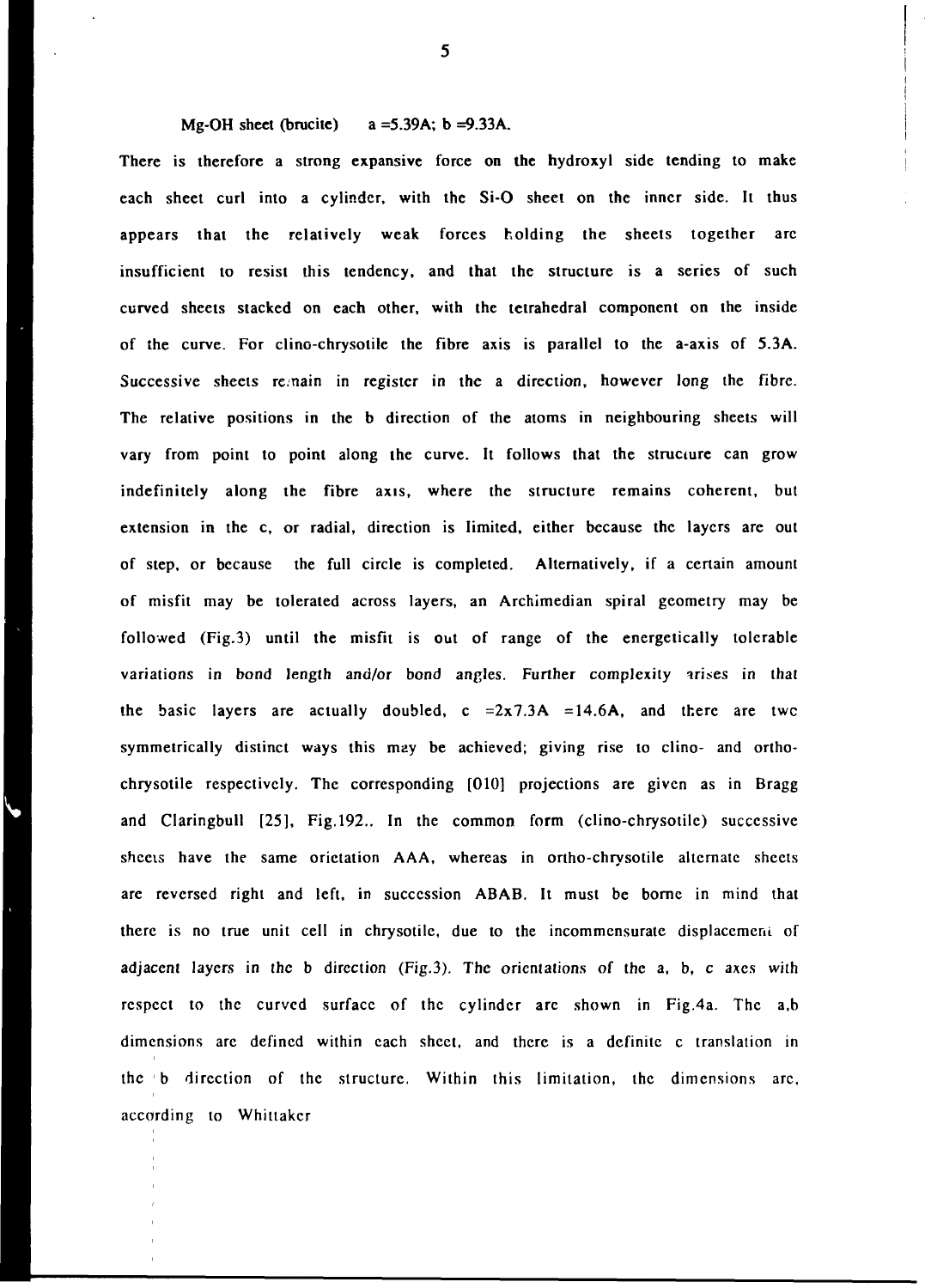|                  | a(A) | b(A) | c(A)  | ŖΟ           |
|------------------|------|------|-------|--------------|
| Clino-chrysotile | 5.34 | 9.2  | 14.65 | $93^{0}16'$  |
| Ortho-chrysotile | 5.34 | 9.2  | 14.63 | $90^{\rm o}$ |

Substitution experiments [29 -30] have verified Pauling's predictions: thus replacement of Si by Ge reduces the layer curvature, whereas replacement of Mg by Al, as in the mineral halloysite, results in reversal of the sense of curvature (Fig.4b).

#### Structure of Halloysite

Electron micrographs of the clay mineral halloysite [31,32,33] show clearly a spiral morphology on the scale of about 0.1um. The local geometry of a kaolinitelike clay layer involved in the halloysite spiral structure [34] is very similar to clino-chrysotile, with Mg2+ replaced *by* A13+. Thus, the [Si04] layer bonds to a modified Gibbsite  $(A(OH)_3)$  layer. In the tubular form of halloysite, which is hydraied, the layers are separated by water molecules, giving perpendicular layer spacing 10.25A. In the mineral gibbsite the six hydroxl ions on one side of the unit cell occupy 8.62A, whereas for the Si-0 sheet the corresponding six oxygens occupy 8.93A. A hypothetical single unit of kaolinite, free of neighbouring ions , might have a  $b<sub>o</sub>$  dimension of 8.93A, compatible with the spacing of the oxygen ions on one side and a similar dimension of 8.62A, typical of the hydroxyl ions, on the other. In the hydratcd form of halloysite ( also known as endcllitc) the hydroxyl ions are only slightly, if at all, subject to the stretching forces from opposing oxygen layers of the adjacent sheets. The six hydroxyl ions arc free to approach their normal spacing of 8.62A while the six oxygens on the opposite side occucpy a distance of 8.93A. Thus, if the vertical bonds remain of equal length relative to each other, a curvature must result, such as that indicated in Fig. 4b. A simple calculation shows that the inner diameter of the resulting cylinder would be 250A, which is the same *order* as the smallest tubes observed 134). If the inner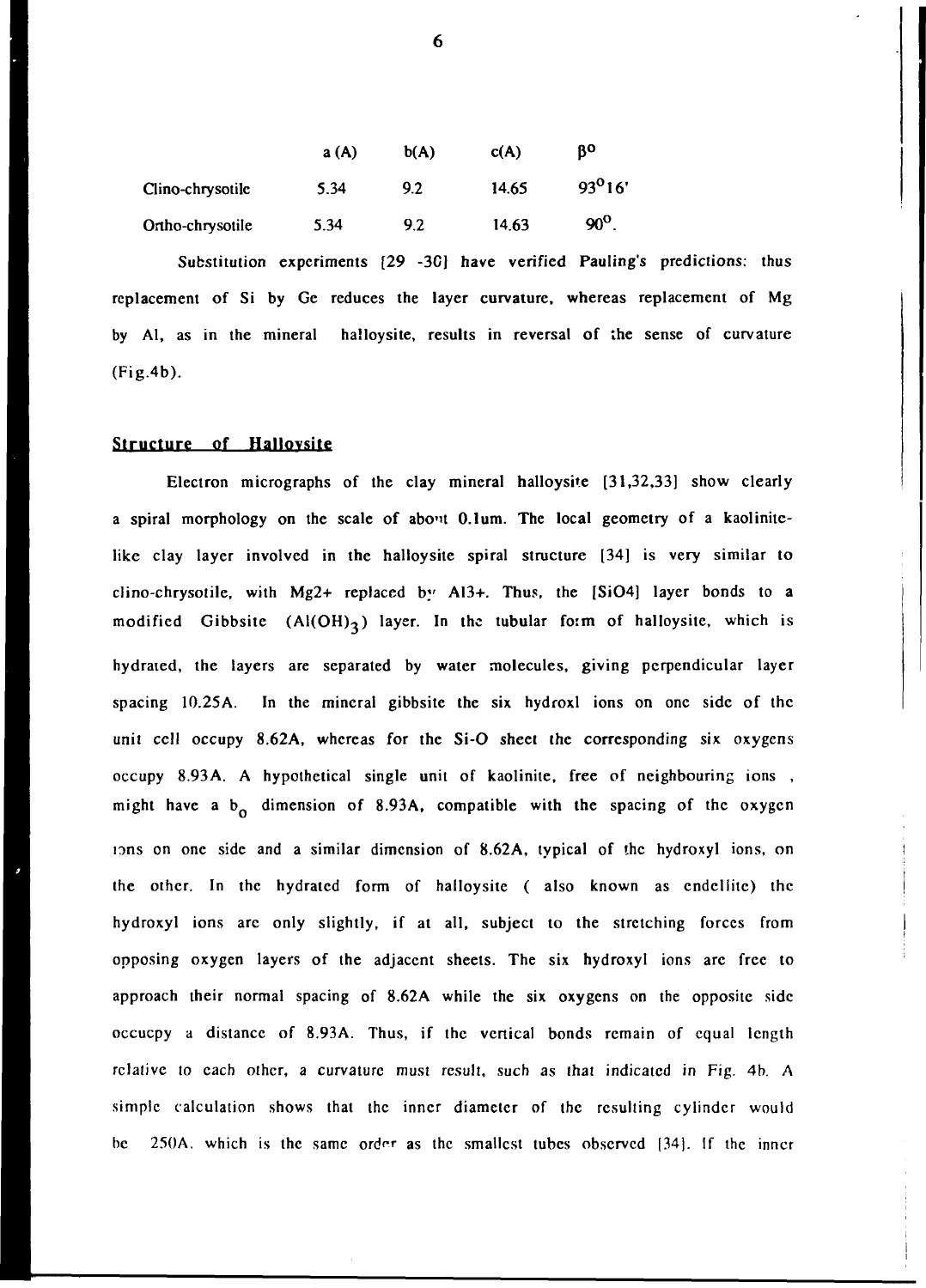diameter is smaller, the six hydroxyl ions would have to be compressed to occupy a distance less that 8.62A relative to the 8.93A spacing of the oxygen ions. Thus a hollow core, or a highly disordered region, may be expected. For tubes of larger radius of curvature, the OH-OH bonds must stretch. The resultant strain thus finally limits the outer diameter. On dehydration the tubes split and the structure tends to revert to the normal crystalline layer morphology typical of clay.. Kirkman's images [33] show a tendency of the tubular layer structure of halloysite to shread into packets of concentric layers, with some evidence for polygonalization of the cross-section, giving a "multifaceted squat cylinder" [33].

#### **Structure of cvlindrite.**

Cylindrite forms macroscopic cylinders (Fig.5a) and its growthproceeds apparently by an endless lateral advance in the tangential direction of layers enveloping the cylinders [41]. In cross-section they form an irregular Archimedian spiral (Fig. 5a). This is a layer structure, analogous to clinochrysotile, where the layers curls up into a cylinder, but with much larger radius of curvature, 1mm rather than a few 100A. Hence on the HREM scale the layers are almost flat (see Fig.5b and [35]). In another variant of the structure the layers are sinusoidally corrugated (see Fig. 5c and [35]). Towards the centres of the cylinders the layers cannot adapt to the increased curvature and drastic deformation and twinning occur<sup>[36]</sup>. Most of what is known about the mineralogy, chemistry and crystallography of cylindrite is due to Makovicky [37-41]. Cylindrite approximates to the formula  $FcPb_3Sn_4Sb_2S_{14}$  with minor Ag. It is composed of two sets of alternating laycrs(Fig. 5d). One set, based on a pseudo tetragonal sub-cell, and referred to as T below, has approx. stoichiomctry  $(Pb, Ag)$ <sub>14.3</sub>Sn<sub>5.7</sub>Sb<sub>4.4</sub>Fc<sub>1.6</sub>S<sub>26</sub>, which are (100) slices, two atom layers thick, of a deformed PbS (galena or NaCl-typc) structure (sec Fig. 5d). The other, based on a pscudo-hcxagona! subccll, and referred to as O below, consists of layers of approx.  $\text{Sn}_{6,2} \text{Sb}_{2,3}$  Fe<sub>1,5</sub>S<sub>24</sub> ; which are essentially (001) slices of SnS<sub>2</sub>, or Cd(OH)<sub>2</sub>-type,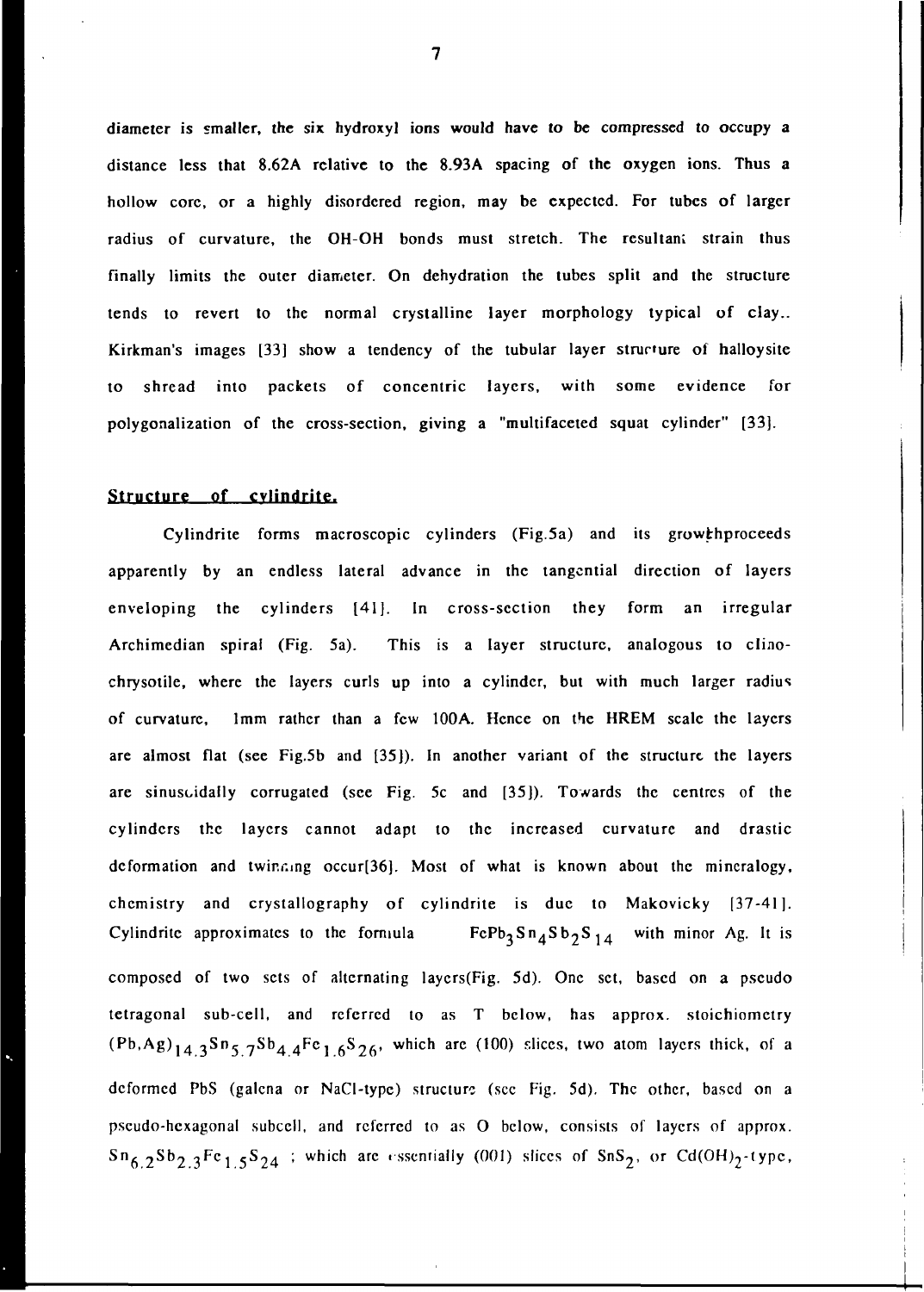structure one octahedron, or three atomic layers thick (see Fig. 5d). The Sb and Fe atoms are situated at steps (Fig. 5d), causing layer corrugations. The layer stacking direction is  $a^* = a$  and the bounding surfaces of the layers are (100). In the T layers these surfaces contain equal numbers of cations and anions, arranged on approx. square nets; but in the O layers they contain only anions, arranged in approx. triangular nets.

The unit mesh parameters are [40] T: $a_T = 11.733$ ,  $b_T = 5.790$ , c  $T = 5.810$ A;  $\alpha_T$  = 90.00<sup>0</sup>,  $\beta_T$  = 92.38<sup>0</sup>,  $\gamma_T$  = 93.87<sup>0</sup> and O:a<sub>O</sub> = 11.709, b<sub>O</sub> = 3.670, c<sub>O</sub> = 6.320A;  $\alpha_{\Omega}$  = 90.00°,  $\beta_{\Omega}$  = 92.58°,  $\gamma_{\Omega}$  = 90.85°. Note the small divergence betwen stacking vectors  $a_T$  and  $a_{f_1}$ , as well as their  $\beta$  and  $\gamma$  values. The PbS pseudocell of T has an axis about 12% larger than that of the corresponding pseudocell of O. This is consistent with the former being rich in Pb2+ and the latter in Sn4+, with ideal bond lengths to S of 2.947 and 2.549A respectively. The unit cell axes are related to the morphology of cylindrite as follows: the cylinder axis is close to  $c_T = c_O$ ; the layer stacking direction  $a^*$  is parallel to a radius of the cylinder, and therefore ranges in direction through 360<sup>°</sup> and the remaining vector  $b_T = b_O$  is at right angles to both of these; i.e. approx. tangential to the cylinder, and therefore also ranging in direction by  $360^{\circ}$  [35,36].

An exhaustive HREM study by Williams and Hyde [36] revealed further fine details of structural modulations and steps, as well as intergrowth defects. It should be clear from Fig. 5b that the structure is approximately periodic parallel to the b axis bui sighting perpendicular to the layers shows variable lattice fringes, giving the appearance of gross disorder (cf. also Fig. 3). Williams and Hyde [36] have modelled the structure of the corrugated variant (Fig. 5c) but it remains to explain the details of the cylindritc structure reepresented by our Fig. 5b. Further work on this problem has begun in our laboratory using computersimulated images and spiral lattice models, like Fig. 3, to interpret the HREM images. It is important to determine how perfectly or imperfectly the spiral lattice model may be reached in reality. It seems likely that locally-relaxed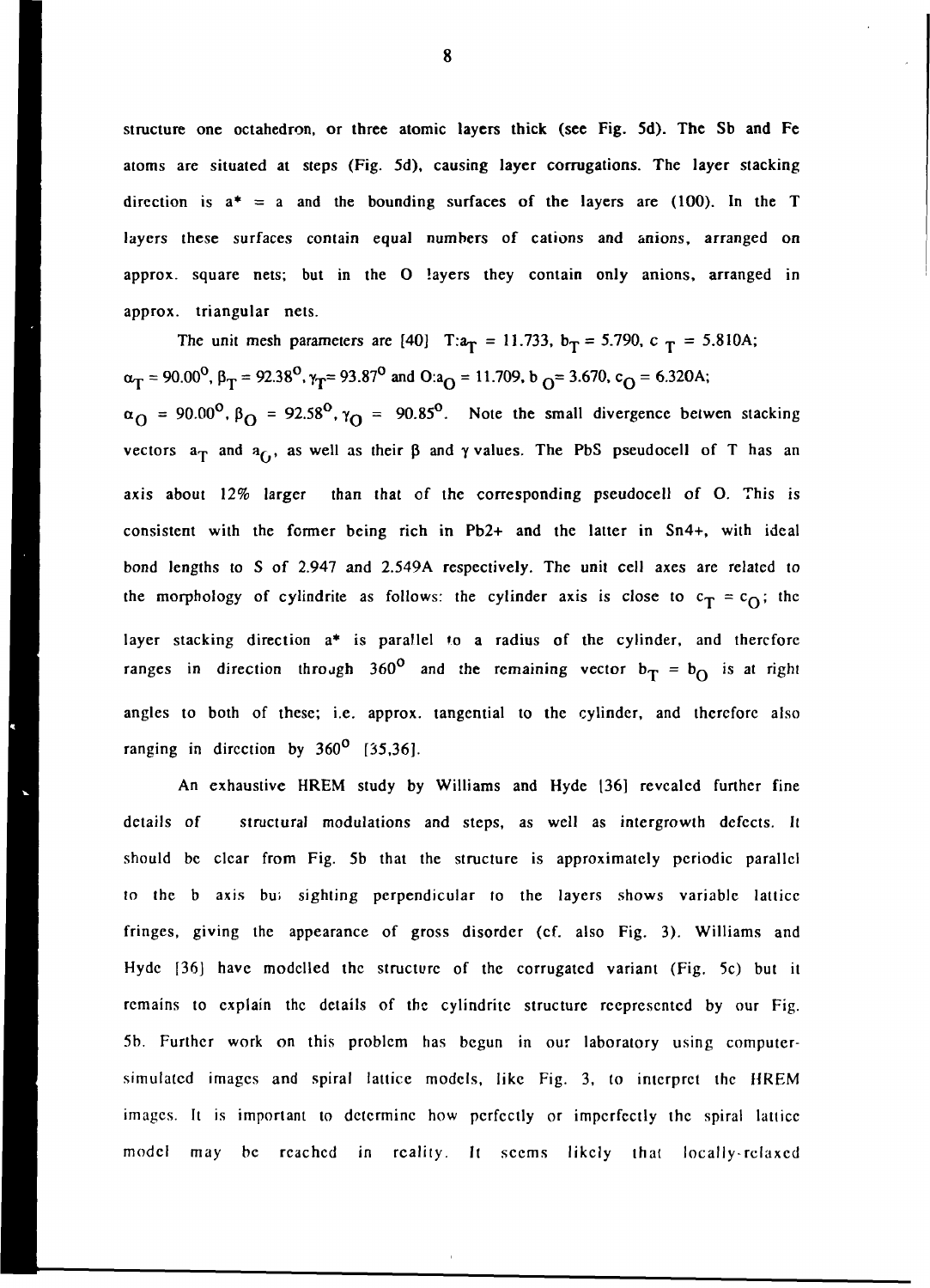crystallographic structures may occur, whereas the overall geometry is best described as spiral.

### Embryonic spiral structures on sulphide catalysts.<sup>\*\*</sup>

Fig. 6a,b shows two examples of nickel/tungsten sulphide catalyst particles. Note the NiS core, which appears to be multiply-twinned. The aim of the preparative work was to induce a monolayer coating of  $WS_2$ , in order to optimize the surface exposure of the latter and hence enhance the catalytic properties. In the e amples shown the monolayer has already started to wrap around the NiS core, producing an elementary spiral of  $WS<sub>2</sub>$ . This example may be important because it illustrates one of the possible growth mechanisms for such structures. In fact the spiral is not a perfect Archimedian form, being to some extent polygonalized due to the shape of the underlying crystalline core. Clearly, this observation confirms that synthetic spirals may be produced on the scale of atomic dimensions. Further attempts to produce novel spiral structures, using chemical as well as physical principles, are progressing.

Along one side of Fig. 6b areas of two-dimensional fringes were obtained. Close inspection reveals that the fringe spacing is constant within the  $WS_2$  layers (3.7A) but these short fringes run discontinuously from layer to layer, as expected, since the layer curvature leads to incommensurate alignment of adjacent layers, as was the case for ali the mineral species described above.

#### Discussion.

(a) Basic geometry. Jagodzinski and Kunze  $[42]$  described two basic spiral configurations, in connection to chrysotile; the simple cylindrical helix (Fig. 7a) and the simple Archimedian spiral (Fig. 7b). The steps (arrowed) indicate schematically how additional unit motifs may be added, implying growth

<sup>\*\*</sup> The specimen was prepared at the Institut du Catalayse, Universite de Lyon 1, and the microscope observations were made in 1987 with Drs. Christian, Galczot and Blanchin, in Lyon, at the Department dc Physique des Matcriaux.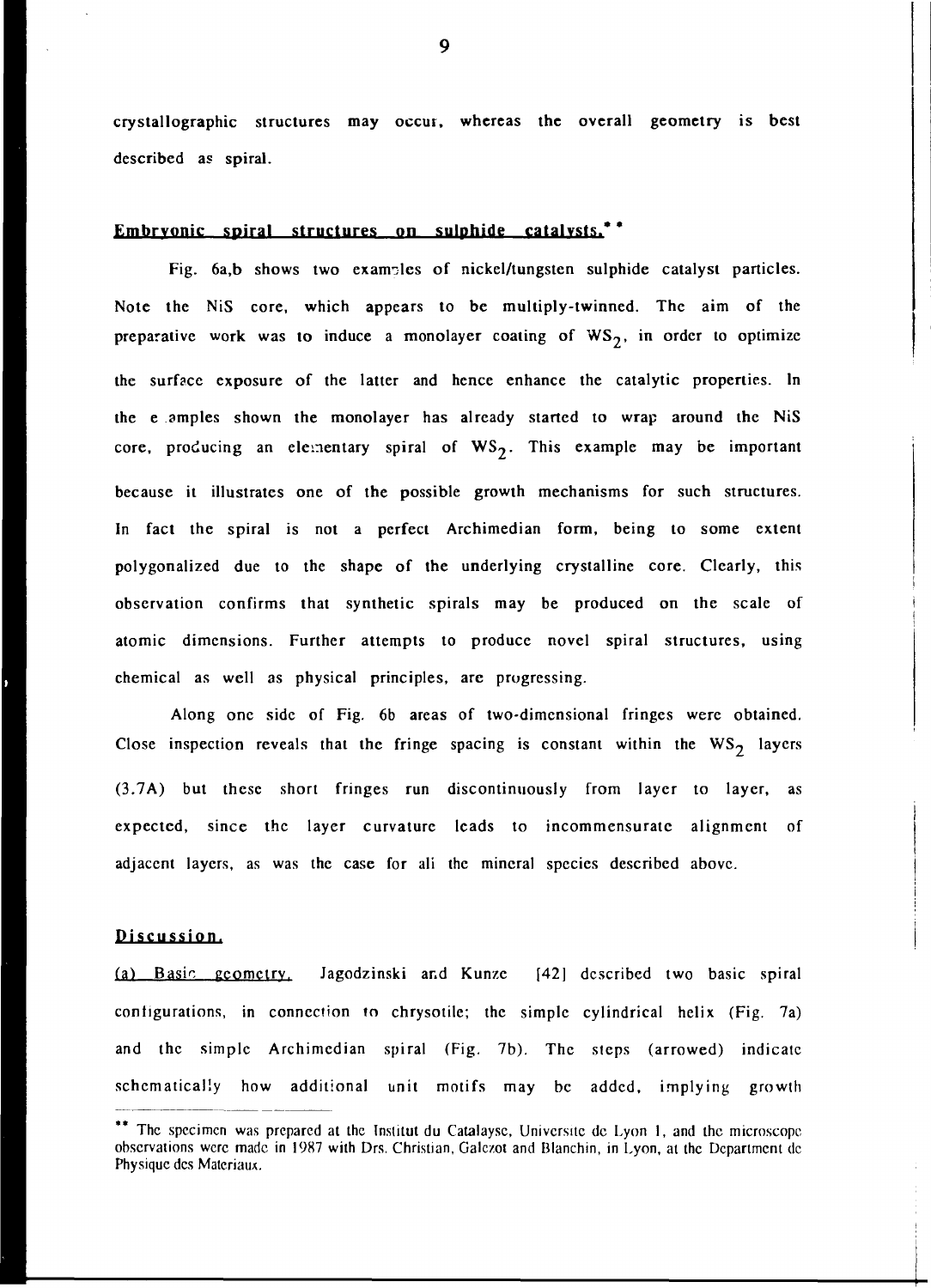mechanisms. Also shown in Fig. 7c is a combined helix/spiral which is, of course, the more general combination. Coherency or incommensurability relationships may be derived for an arbitrary two-dimensional lattice by drawing a number of repetitions in plane format, and then simply rolling it up around the desired axis (sec Figs. 3 and 8).

(b) Multi-laver spirals. Because the structure of chrysotile and cylindrite contain two layers in the unit cell, then there should be two interleaved spirals. The model preferred by Whittaker [21] for chrysotile is based on a double-spiral, imposing a two-fold rotational symmetry on the generating spiral. Single and double spiral bases are compared in Fig. 8a,b. In his study of chrysotile Yada [11,12] found evidence for circular (cylindrical), as well as single, double and multiple-spiral variants. Such behaviour is indicative of polytypic formation. Unfortunately, the resolution oi his images was not sufficient to allow the local structures to be determined by image simulation and matching. The HREM images of cylindrite (Fig. 5b) often show a multi-layer structure. These latter images have not yet been interpreted satisfactorily in terms of a full crystallographic model.

Fig. 8 shows how single, double, three-fold and six-fold spirals may arise due to wrapping, for example, simple cubic AAAA..., hexagonal ABAB... , facecentred cubic ABCABC... or the polytype ABCDEFA... layer packings about a spiral axis. Note that an N-laycr stacking transforms into an N-fold spiral containing N arms separated by  $2\pi$ / N radians.

#### (c) Symmetry restrictions.

It is now apparent that there exists, in principle, an interesting crystallography based upon the Archimedian spiral. Whittakcr [18] has already introduced a classification of cylindrical lattices, including helical and spiral cases, in order to make a quantitative study of the diffraction patterns of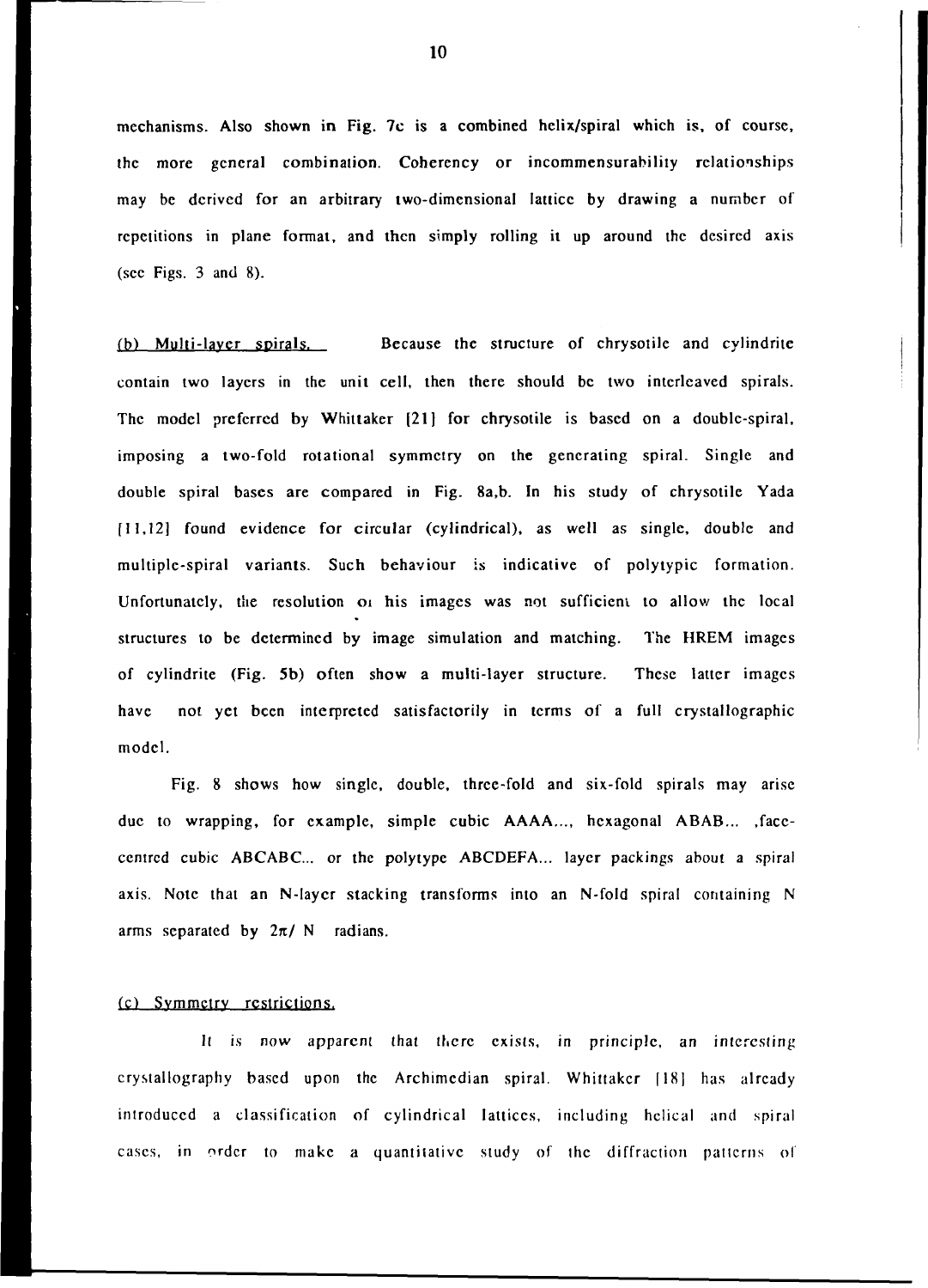chrysotile. His analysis is included here for completeness. Although derived with the study of chrysotile in mind, in faci it should be applicable to all of the structures described above.

 $(i)$  Axial parameters. The axial parameters are taken $[18]$  as follows:

- «.' is the normal spacing uetwetn each successive pair of cylindrical or spiral surfaces,
- b, c are the lattice parameters of the two-dimensional lattice (the generating lattice) where c is taken as the axis which is more nearly parallel to the cylinder axis,
- $\alpha$  is the angle included between the b and c axes,
- $\beta$  is the angle such that each successive two-dimensional lattice is displaced by a distance a'cot $\beta$ , parallel to the cylinder axis, with respect to its inner neighbour. It is convenient to put  $a = a' \csc \beta$ .

 $(i)$  Possible types of spiral cylindrical lattices  $[18]$ . Assume first that the b axis lies on a right section of the cylinder. It then follows that  $\beta = \pi/2$ , since the successive turns of the spiral formed by the b axis of the generating lattic are coplanar. There are, therefore, only two possible regular lattice types in these circumstances, which may be named as follows

Type I Monoclinic  $\alpha \neq \beta = \pi/2$ , and

Type ii Orthorhombic  $\alpha = \beta = \pi/2$ .

No relationship between the lattice parameters is imposed by the construction of a spiral cylindrical lattice.

If the b axis docs not lie on a right section of the cylinder then it follows that  $\beta \neq \pi/2$  and the b axis must advance a distance a'cot $\beta$  along the cylinder axis for every turn of the spiral, b must therefore be inclined to the right section of the cylinder at any given point of the cylinder at an angle given by  $sin\delta =$  $a' \cot \frac{\beta}{2\pi \rho}$ , where  $\rho$  is the radius of curvature of the cylinder at that point. This

**1** 

 $\frac{1}{2}$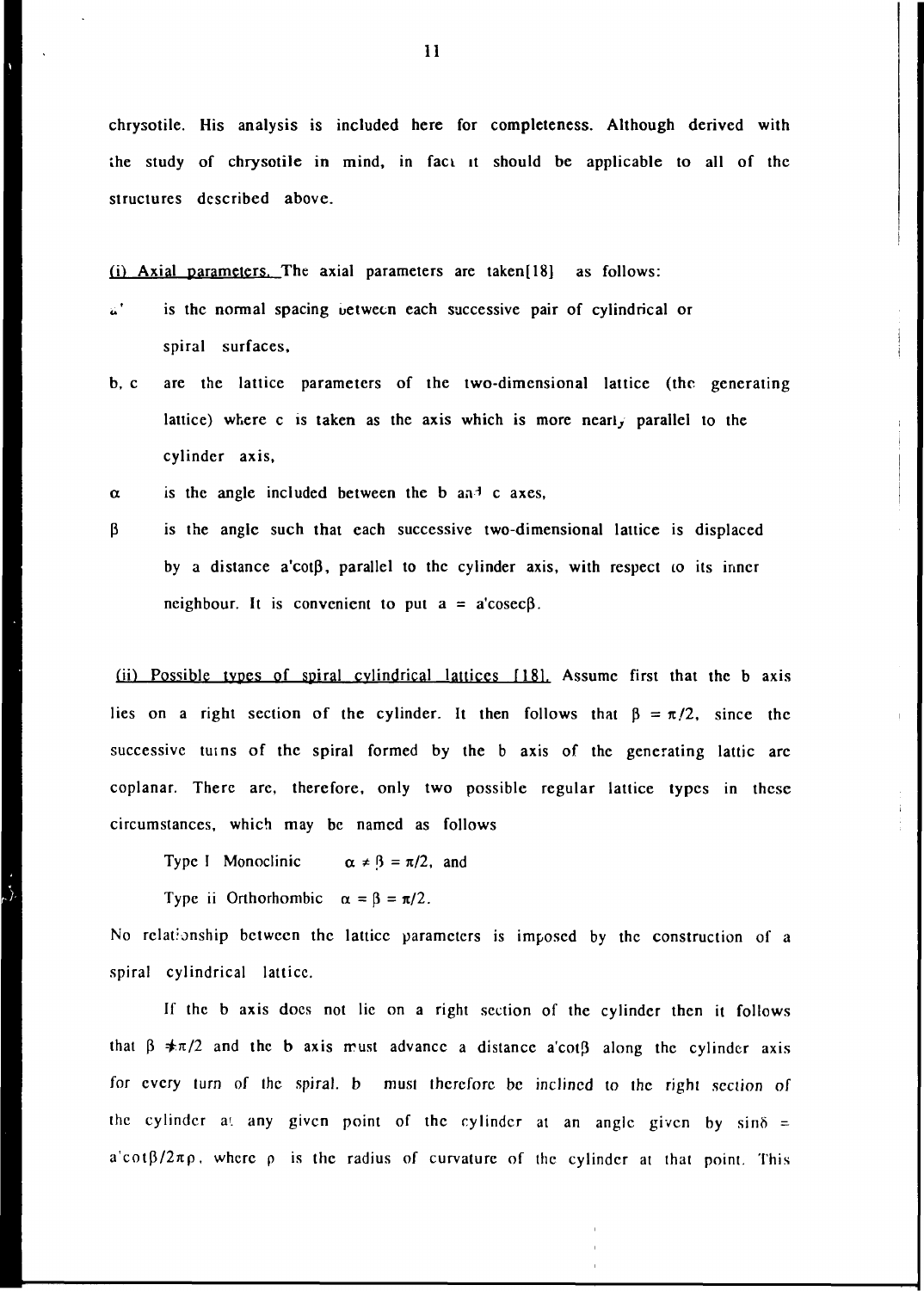clearly varies continuously along the b axis, so that either the axes of the generating lattice must be curved, or the angle  $\beta$  must vary throughout the lattice. However, the distortions involved may be very small in practical cases. For example, in chrysotile the maximum curvature required in the generating lattice would involve a total change of direction throughout the lattice of about 10', although the corresponding variation in  $\beta$  if the b axis of the generating lattice were straight would be of the order of 5°. Thus the necessarily slightly imperfect helical spiral cylindrical lattices of the following types may also be of practical interest:

Type III Anorthic  $\alpha \neq \beta \neq \pi/2$ Type IV Monoclinic  $\beta \neq \alpha = \pi/2$ .

(iii) Cylindrical projections 1181. It is evident that a spiral layer structure can only be formed if the individual layers have dissimilar sides, and the successive layers have negligible steric interactions with one another. It follows that in such a structure these layers constitute zones lying between parallel circular or spiral cylindrical surfaces within which the structure remains coherent. If any intensive property of the structure (e.g. electron density) is integrated along the normals to these surfaces over the thickness of the layer and projected onto the neutral surface of the layer with respect to bending, then the two-dimensional projection so obtained will form a regular repeating pattern. It may be conveniently described as the cylindrical projection onto (100), by analogy with normal crystallographic literature. This projection is based on the generating lattice of the structure, although the different layers themselves differ from one another in detail as a result of their different curvatures. A second regular projection may be defined as follows. Take any plane orthogonal io the cylindrical surfaces of the lattice. From every point on this plane construe' an arc parallel to the b axis which lies wilhin the same layer. Continue each arc until a point is reached whose environment in the cylindrical surface is identical with that of the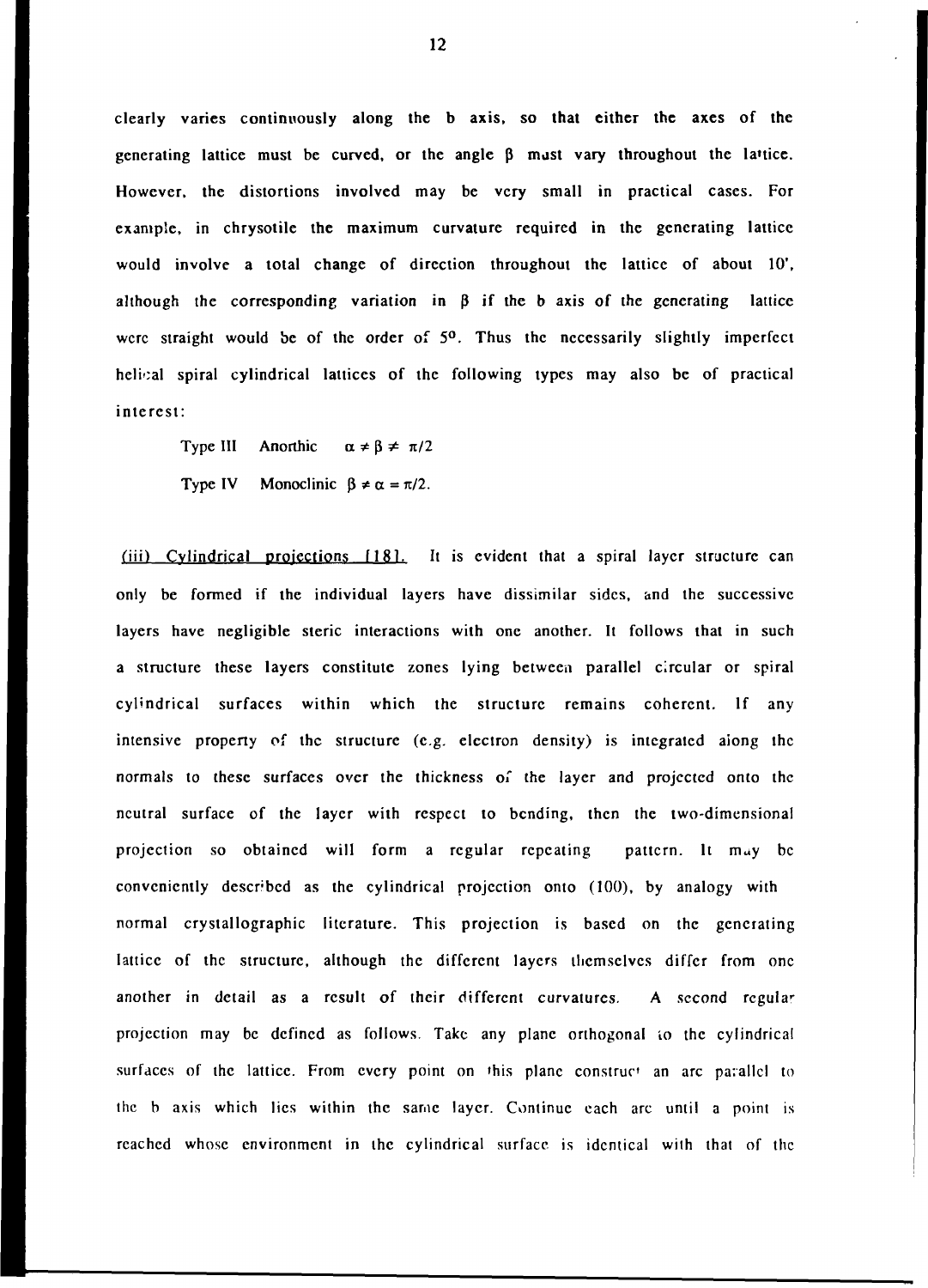starting point of the arc. If any intensive property of the structure is summed and projected along the arc onto the initial plane then a two-dimensional repeating pattern is obtained. This pattern lies on a lattice with parameters a,  $csin(\alpha + \delta)$  and included angle  $\beta$ . It may conveniently be described as the cylindrical projection down (010).

The cylindrical projection on (100) may have any of the two-dimensional space groups belonging to the oblique and rectangular systems. But, because the inside and outside of the layer must be dissimilar, it is not permissible for the cylindrical projection down [010] to contain either a two-fold rotation point or a symmetry line perpendicular to the a axis. Therefore, the only permissible twodimensional space groups for the projection are pi, pm, pg and cm, in the usual notation (International Tables for Crystallography, [43]), and their orientations are subject to restrictions. In order to make the latter clear it is convenient to use full space group symbols with the same conventions as to the order of the symbols as in the thrre-dimensional orthorhombic space groups, and to use a and b to denote centred lattices on the projections of (100) and down (010) respectively. The notation of these possible space groups, in the latter projection, is then pill, pllm, pllg, and bllm. The alternative orientations pmll, pgll.and bmll are not permitted.

(iv) Centred spiral cylindrical lattices [181 In spiral lattices which have a rectangular generating lattice (all those with  $\alpha = \pi/2$ ) the latter may be primitive (p) or centred (c). A second type of lattice analogous to a centred lattice arises if one or more sets of similar cylindrical lattice layers are intercalated between those which define the repeating whit in the radial direction. Such intercalated sets of layers constitute coaxial spiral lattices having the same parameters a, b, c,  $\alpha$ and  $\beta$ , but having different values of ao and relative displacements parallel to the cylinder axis. Some examples were referred to above, sec discussion of multi-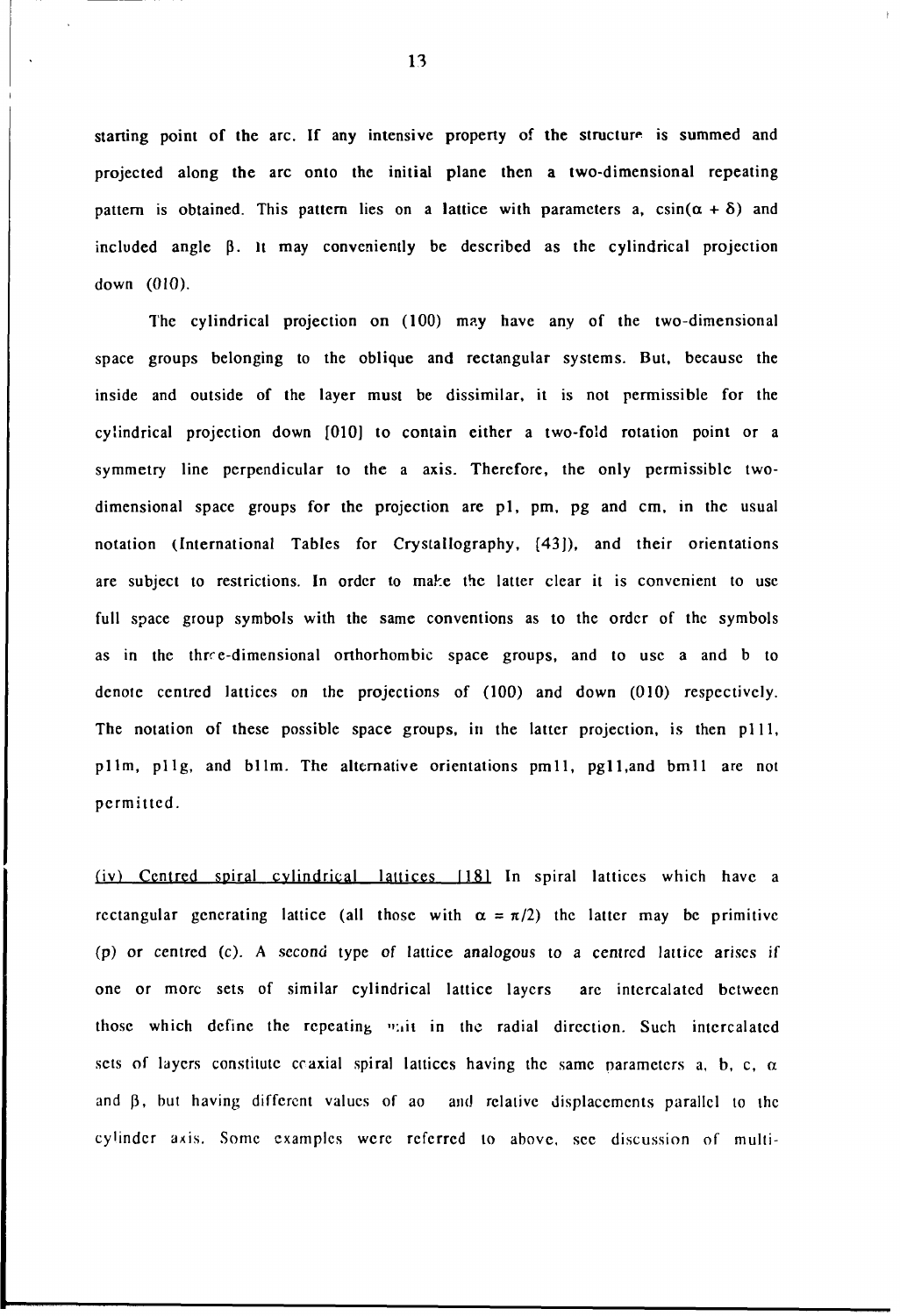spirals. Such composite lattices may be denoted by en, if the intercalated layers divide the a' spacing into equal parts.

(d) Pseudosymmetric n-fold axes for special axial ratios. For the case of cylindrical lattices, let it be assumed that the b axis lies in a right section of the cylinder. It then follows that there is a relation between a and b for such lattices which is necessary for their existance, namely

$$
nb = 2\pi a'
$$
 (n integer)

This ensures that there is an integral number of b units on every layer provided that there is an integral number on any one layer.

For the special case of chrysotile asbestos the axial ratio  $a/b = 14.65/9.2$ 1.59, implying  $n = 10$ . Thus, the reciprocal lattice section normal to the cylinder axis should exhibit 10-fold rotational symmetry. It is remarkable that Whittakcr published simulated diffraction patterns, obtained using an optical diffractometer, which indeed exhibited this symmetry (Whittaker, [22]). Thus chrysotile rightly belongs to the more recently defined class of structures now known as decagonal quasicrystals (Steinhart and Ostlund [44]).

This special axial ratio  $a/b = 10$  is perhaps not sufficiently stressed by Whittaker. In fact, the more typical case must be that of the spiral lattice. Plotting the corresponding spiral lattice, using the same axial ratio, gives the very interesting pattern shown in Fig. 3. Note the pseudo-symmetric 10-fold axis. Thus a pseudo n-fold axis is possible whenever one additional unit cell is inserted in each of n quadrants subtending angle  $2\pi/n$  at the centre (n= 10 for chrysotile). Thus ten almost identical segments arise, closely-ressembling a decagonally-twinned crystal in this projection. In general, however, the spiral geometry should predominate, since is most unlikely that the axial ratio will be exactly  $n/2\pi$ . Of interest to quasicrystallographcrs is the possibility of filling the plane, with almost identical structural units of one type only, with the potential of yielding any n-fold rotational symmetry. This adds a new twist to tiling the plane!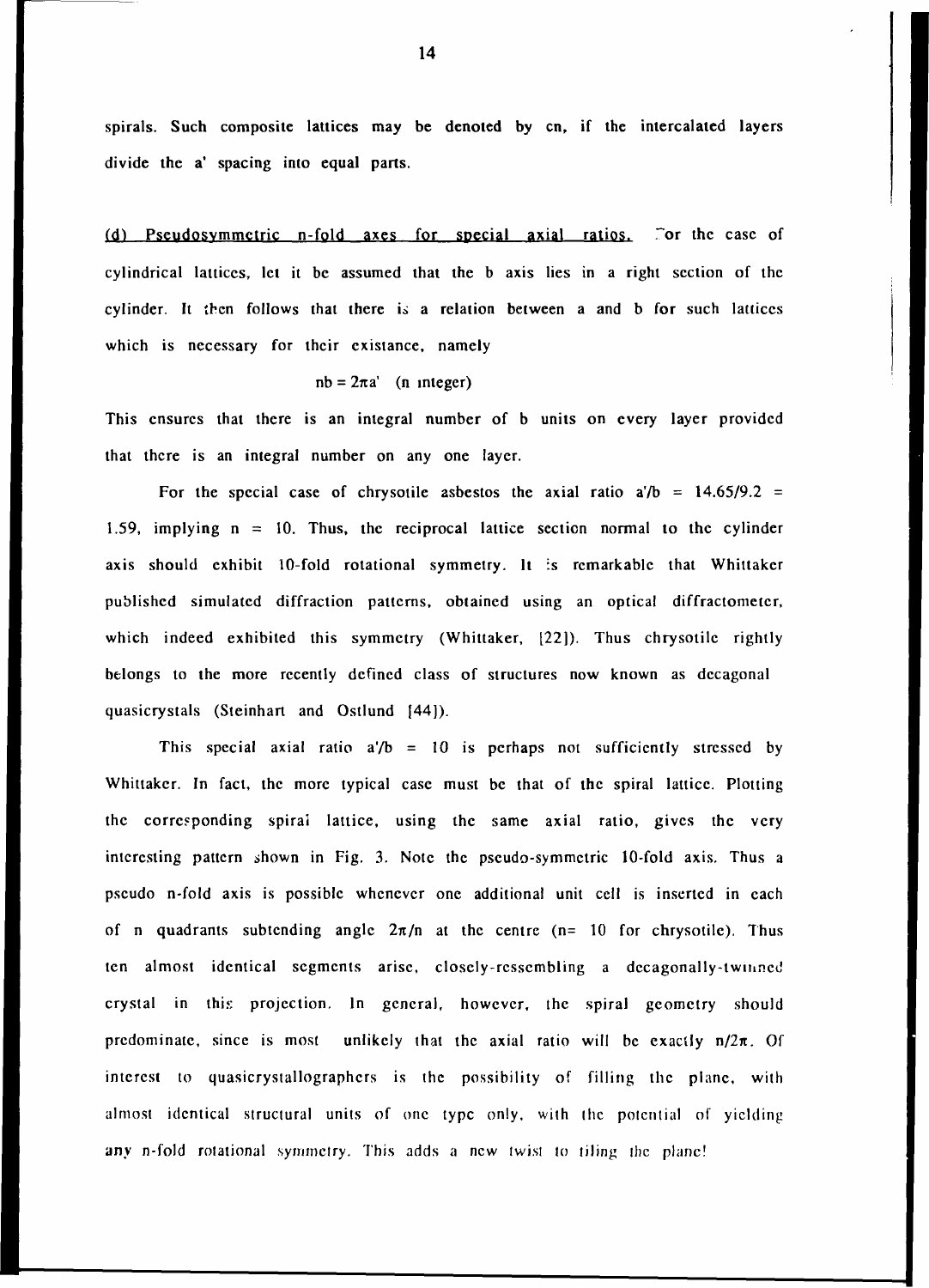fe> Spiral lattices and dislocations. Jagodzinski and Kunze [42] pointed out that spiral and helical cylindrical structres may be described in terms of radial and axial dislocations. Whittaker [18] then showed that it is possible to give a formal description of all the cylindrical lattices in terms of dislocations introduced into a normal three-dimensional lattice of appropriate dimensions. Thus a regular circular cylindrical lattice may be considered to arise by the introduction of regularly spaced edge dislocations of Burgers vector b parallel to the cylinder axis, with a density a'/b $\rho$  in the layer of radius  $\rho$  (a' is the normal layer spacing and b is an axis lying within a layer, being almost normal to the cylinder axis. Such a lattice may then be converted to a regular spiral by introduction of a Voltcrra screw dislocation along the axis with Burgers vector Nt. Sighting along radial lines in Fig. 3 or Fig.5b reveals apparently the edge dislocations. However these descriptions are purely formal. It is not supposed that the lattice is stressed in the usual way by such dislocations; rather **it** it the **unstressed curved** shapes of the structural elements that leads to the spiral or cylindrical structures, as predicted by Pauling. Thus the concept of a spiral cylindrical lattice, including helical and cylindrical special cases, would appear to be the preferred mathematical basis, rather than make reference to a dislocated normal threedimensional lattice. Of course, that is not to exclude dislocations and stacking disorders with their normal significance as lattice defects. These may readily be introduced into spiral structures, as shown already by Williams and Hyde [36]. For example; (i) a radial screw dislocation'would involve a join between a circular and a spiral cylindrical lattice; (ii) a screw dislocation parallel to the cylinder axis but not along it would introduce a measure of helical structure in a regular cylindrical lattice without converting it into a helical lattice, and would thus produce a longitudinal growth mechanism for a regular cylindrical lattice; and (iii) radial edge dislocations with Burgers vector b could convert spiral lattices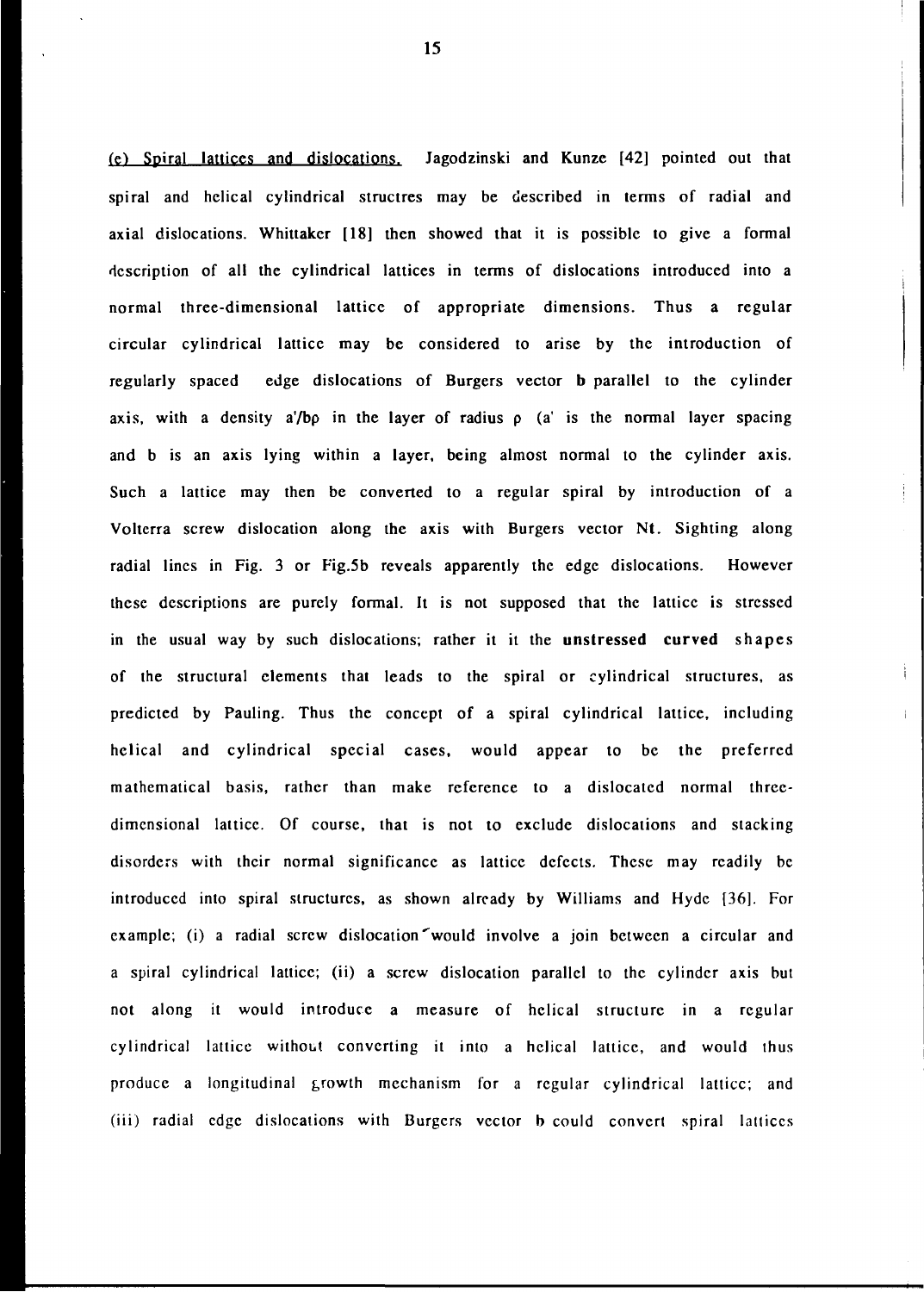into tapering or conical structures. In fact Yada's high-resolution images show a variety of irregular spiral forms in asbestos.

(f) Spiral to normal crystal phase transition. It was noted above, in reference to halloysite, that the electron microscope images showed a segmented, or polgonalized texture. It appears that, in that case, the structure first grew as a spiral lattice and then shreaded as it transformed into the polygonal form. It seems likely that this was due to dehydration, i.e. loss of water from between the kaolinite layers, which may occur either naturally, on weathering, or else simply on observation in the electron microscope under vacuum. Perhaps more fundamentally, it is conceivable that the spiral to normal crystal transformation may also occur under external uniaxial or shear stress, or simply when the radius of curvature of the spiral becomes either too large or too small, when the two components whose lattice misfit induces the curvature may then adopt a corrugated or modulated structure, as occurred for cylindrite, or some other crystalline form having a normal crystallographic space group. We have observed a wide variety of textures in cylindrite specimens, as did Williams and Hyde and Makovicky, as might be expected for such an unusual mineral phase.

(g) Synthetic spiral structures. The example of tungsten sulphide on a nickel sulphide substrate, referred to above, which shows the begining of a spiral morphology, is important because it implies that it is quite realistic to expect that novel spiral crystals may be produced by design. Of course sythctic asbestos has been used commercially for many years. The principles made evident above should be useful for design of new phases, for example using crystalline or amorphous whiskers as a rotating substrate and depositing multilayers of different chemical species, cither from solution or from the vapour phase. Spiral crystals should also show a strong tendency to accept intercalated layers which may impose interesting physical and chemical properties. It is also reasonable to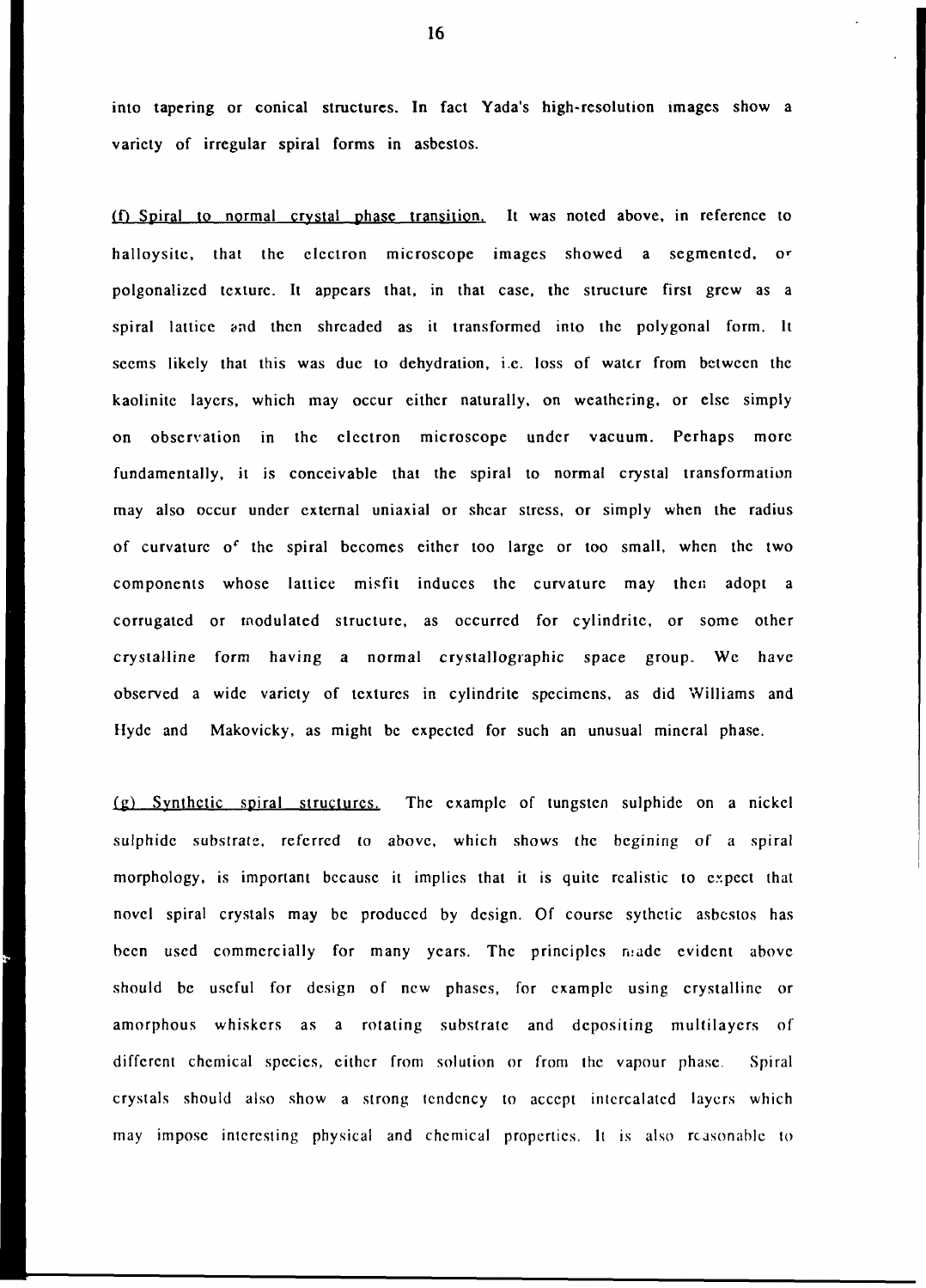suggest that spiral arrays of electronic components may sometimes offer more efficient decign geometries than traditional square arrays cf. [45].

# Conclusion.

The above review of old and new spiral structures based on the spiral of Archimedes should renew interest in mineral structures as well as point to new synthetic routes for the growth of new types of quasicrystalline materials, which are fascinating from both theoretical and technological points of view. Given the known effects of asbestos on the lungs, it may be necessary to take care in handling the nanocrystalline forms.

## Acknowledgements.

This work was supported financially by the Australian Research Council, the Victorian State Government and the University of Melbourne. The author thanks Peng Ju Lin for Figs. 5a,b,c and Fan XuDong for the spiral graphics (Fig. 3).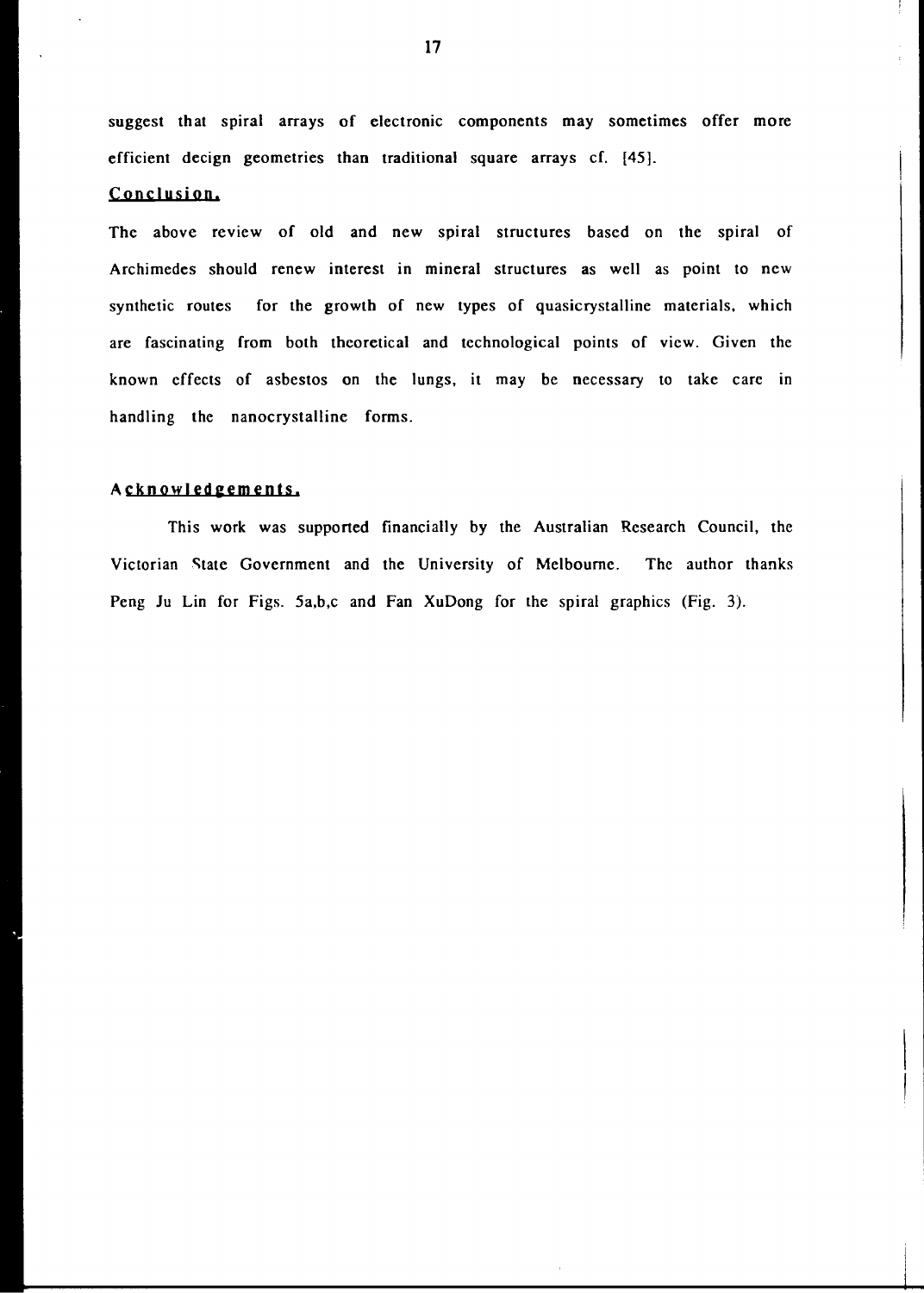# **References.**

- [1] N. Rivier, J. de Physique, 47, (1986) C3-299.
- [2] L.A.Bursill, Peng Julin and Fan XuDong, Modern Physics Letters **B1**. (1987) 195-206.
- [3] Fan XuDong, L.A.Bursill, Peng JuLin, Mod. Phys. Letts. B3 (1989) 119-124
- [4] L.A.Bursill and Fan XuDong, Mod. Phys. Letts. B2 (1988) 1245-1252.
- [5} Fan XuDong, Peng JuLin and L.A.Bursill, Inter.J.Mod. Phys. 2 (1988) 121-129.
- [6] Fan XuDong, L.A.Bursill and Peng JuLin, Inter.J.Mod.Phys. B2, (1988) 131. 146.
- [7] L.A.Bursill, George Ryan, Fan XuDong, J.L.Rouse, Peng JuLin and Ann Perkins, Mod.Phys.Letts. B3\_, (1989) 1071-1085.
- [8] George Ryan, J.L.Rouse and L.A.Bursill, J.Theor. Biol., in press (1990).
- [9] L.A.Bursill, J.L.Rouse and Alun Needham, Symmetry, in press (1990).
- [10] R.V.Jean "Mathematical Approach to Pattern and Form in Plant Growth" J.Wiley. NY. 1984.
- [II] K.Yada, "Study of Chrysotile Asbestos by a High-Resolution Electron Microscope", Acta Crystallogr. 23, (1967) 704-707.
- [12] K.Yada, "Study of Microstructure oif Chrysotile Asbestos by High-Resolution Electron Microscopy", Acta Crystallogr. A27, (1971) 659-664
- [13] E.J.W.Whittaker "An orthorhombric variety of chrysotile", Acta Cryst. 4\_, (1951) 187.
- [14] E.J.W.Whittaker, "The Structure of Chrysotile" Acta Cryst. 6. (1953) 747-748
- [15] E.J.W.Whittaker, "The Diffraction of X-rays by a Cylindrical Lattice I", Acta Cryst. 2, (1954) 827-832
- [16] E.J.W.Whittaker, "The Diffraction of X-rays by a Cylindrical Lattice II", Acta Cryst. &, (1955) 261-265.
- [17[ E.J.W.Whittakcr "The Diffraction of X-rays by a Cylindrical Lattice III", Acta Cryst. &, (1955) 265-271.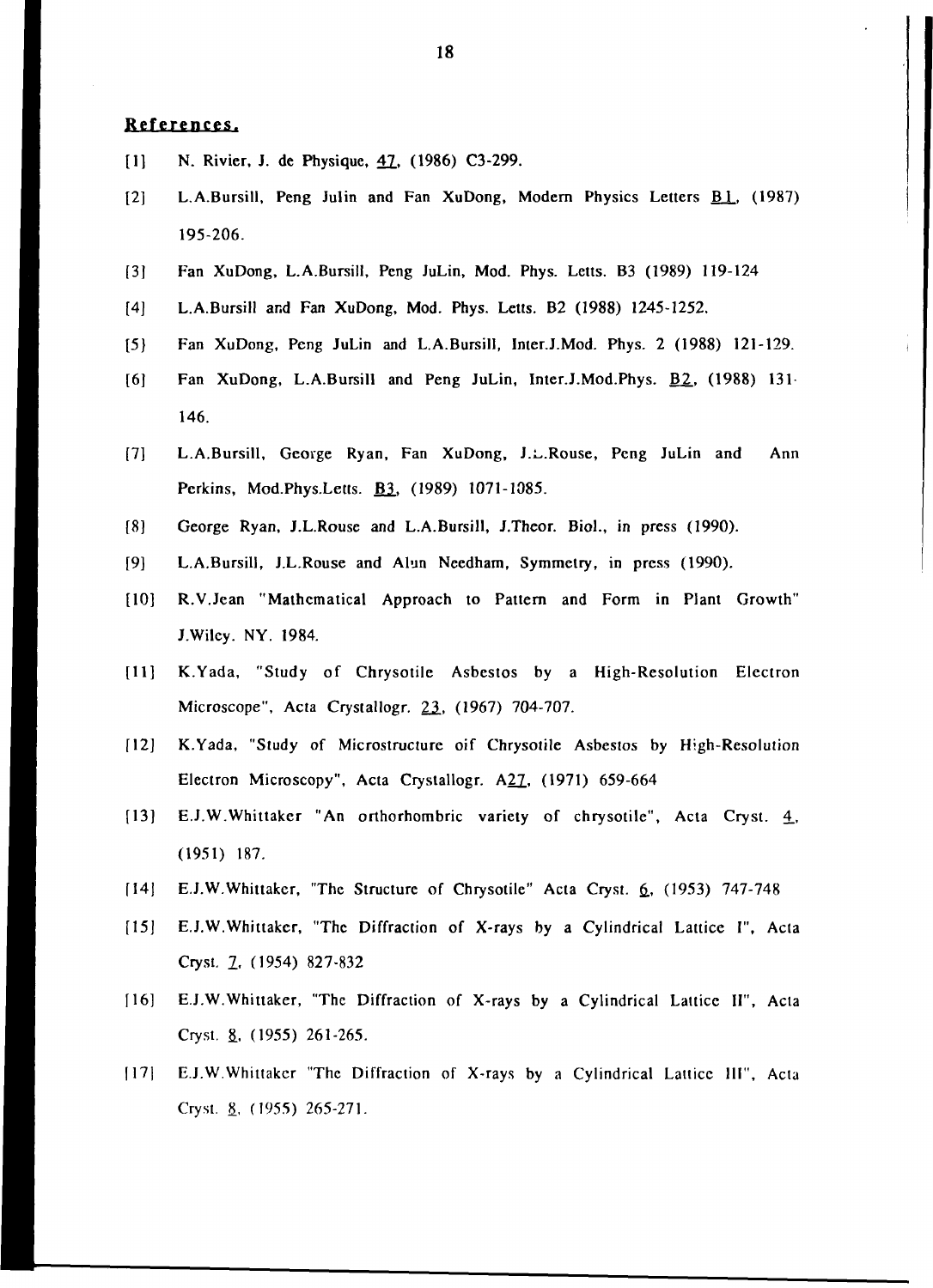- [18] E.J.W.Whittaker, "A Classiciation of Cylindrical Lattices", Acta Cryst. &, (1955) 571-574.
- [19] E.J.W.Whittaker, "The Diffraction of X-rays by a Clindirical Lattice IV", Acta Cryst. &, (1955) 726.
- [20] E.J.W.Whittakjer and J.Zussman, "The Characterization of Supertime Minerals by X-ray diffraction", Mineral.Mag. 31, (1956) 107-126.
- [21] E.J.W.Whittaker, "The Structure of Chrysotile II, Clino-Chrysotile", Acta Cryst. 9\_ (1956) 855-862.
- [22] E.J.W.Whittakcr, "The Structure of Chrysotile III, Ortho. Chrysotile", Acta Cryst. **2** (1956) 862-864.
- [23] E.J.W.Whittaker, "The Structure of Chrysotile IV, Para-Chrysotile", Acta Cryst. 2 (1956) 865-867.
- [24] E.J.W.Whittaker, "The Structure of Chrysotile V, Diffuse Reflexions and Fibre Texture", Acta Cryst. 10, (1957) 149-156.
- [25] W.L.Bragg and G.F. Claringbull "Crystal Structures of Minerals", London, G.Bell (1965) pp282-287.
- [26] J.Zussman, G.W.Brindlay and J.J.Comer "Electron Diffraction Studies of Supentric Minerals", Amor. Mineral 42, (1957) 132-153.
- [27] W.A.Deer, R.A.Howie and J.Zussman, "An Introduction to the Pock-Forning Minerals", Longman (1970) pp242-250.
- [28] Linus Pauling, "The Structure of the Chlovites", Proc. Nat.Acad.Sci. 16 (1930) 578-582.
- [29] N.L.Bown and O.F.Tuttle, "The System MgO-SiO<sub>2</sub>-H<sub>2</sub>O", Bull. Geol.Soc.Amer. 60 (1959) 439-460
- [30] D.M.Roy and R.Roy "An Experimental Study of the Formation and Properties of Synthetic Serpentines and Related Layer Silicate Minerals", Amcr.Mincr. *22,* (1959) 957-975
- [31] .I.B.P con and T.R.McKec "Internal and External Morphology of Tubular and Sphcrovdal Halloysitc Particles", Clays and Clay Minerals 22 (1974) 127-137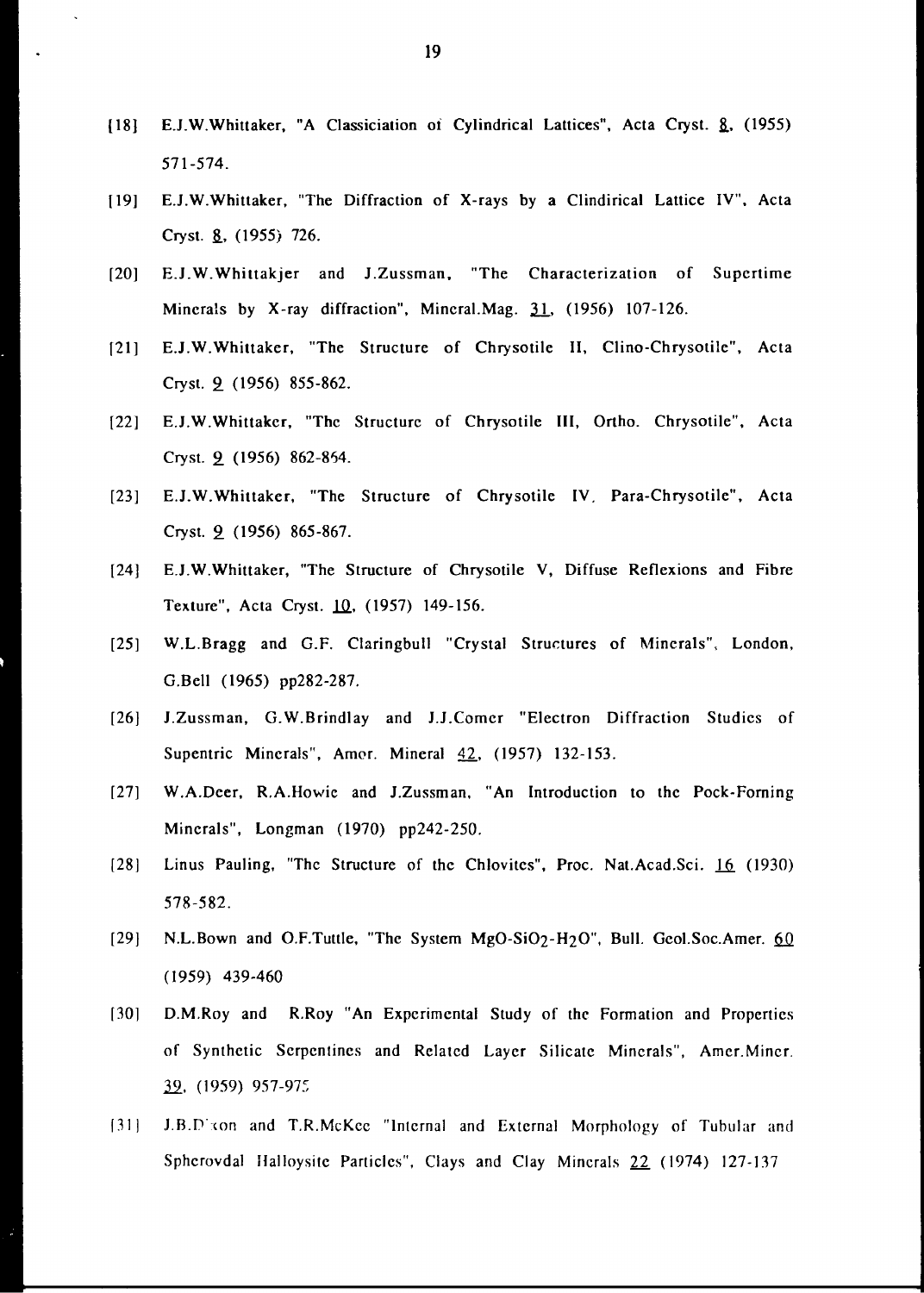- [32] J.H.Kirkman, "Possible Structure of Halloysite Disks and Cylinders Observed in Some New England Rhyolitic Tephras", Clay Minerals 12. (1977) 199-216
- [33] J.H.Kirkman, "Morphology and Structure of Halloysite in New Zealand Tephras", Clays and Clay Minerals 29 (1981) 1-9.
- [34] T.F.Bates, F.A.Hildcbrand and A.Swineford, "Morphology and Structure of Endellite and Halloysite", Amer.Mineral 35 (1950) 463-484
- [35] J.Barbier, K.Hiraga, L.C.Otero-Diaz, T.J.White, T.B.Williams and B.G.Hydc "Electron Microscopic Studies of Some Inorganic and Mineral Oxide and Sulphide Systems", Ultramicros. *13.* (1985) 211-234
- [361 T.B.Williams and B.G.Hyde "Electron Microscopy of Cylindrite and Frankeite", Phys. Chem.Minerals  $15$  (1988) 521-544.
- [37] E.Makovicky, "Cylindrite-Crystallography and Crystal Chemistry", Amer.Mineral. 56 (1971) 353 (Abst.).
- [38] E. Makovicky "Microstructure of cylindrite" Neues Johrbuch für Mineral. Monatshetie (1971) pp404-413
- [39] E.Makovicky "Mineralogical data on cylindrite and incaite" Neues Jb. Mincr.Mh. (1974) pp235-256
- [40] E.Makovicky "Crystallography of Cylindrite, Part I: Crystal Lattices of Cylindritc and Incaite" Ncues Jb.Mineral Abhandlungcn 126 (1976) 304-326
- [41] E.Makavicky and B.G.Hyde "Non-Commensurate (Misfit) Layer Structures" Struct.Bonding 46 (1981) 100-170.
- [42] H.Jagodzinski and G.Kunze "Die Rollchemstruktur des Chrysotils III Verselzungswachsturm der Röllchen". Neues Jb. Mineral. Monatschefte (1954) 137-150.
- [43] T. Hahn (Ed.) "International Tables for Crystallography: Vol.A: Space Group Symmetry", D.Rcidcl, Dordrecht (1983).
- [44] P.J.Steinhardt and S. Ostlund, "The Physics of Quasicrystals", World-Scientific, Singapore (1987).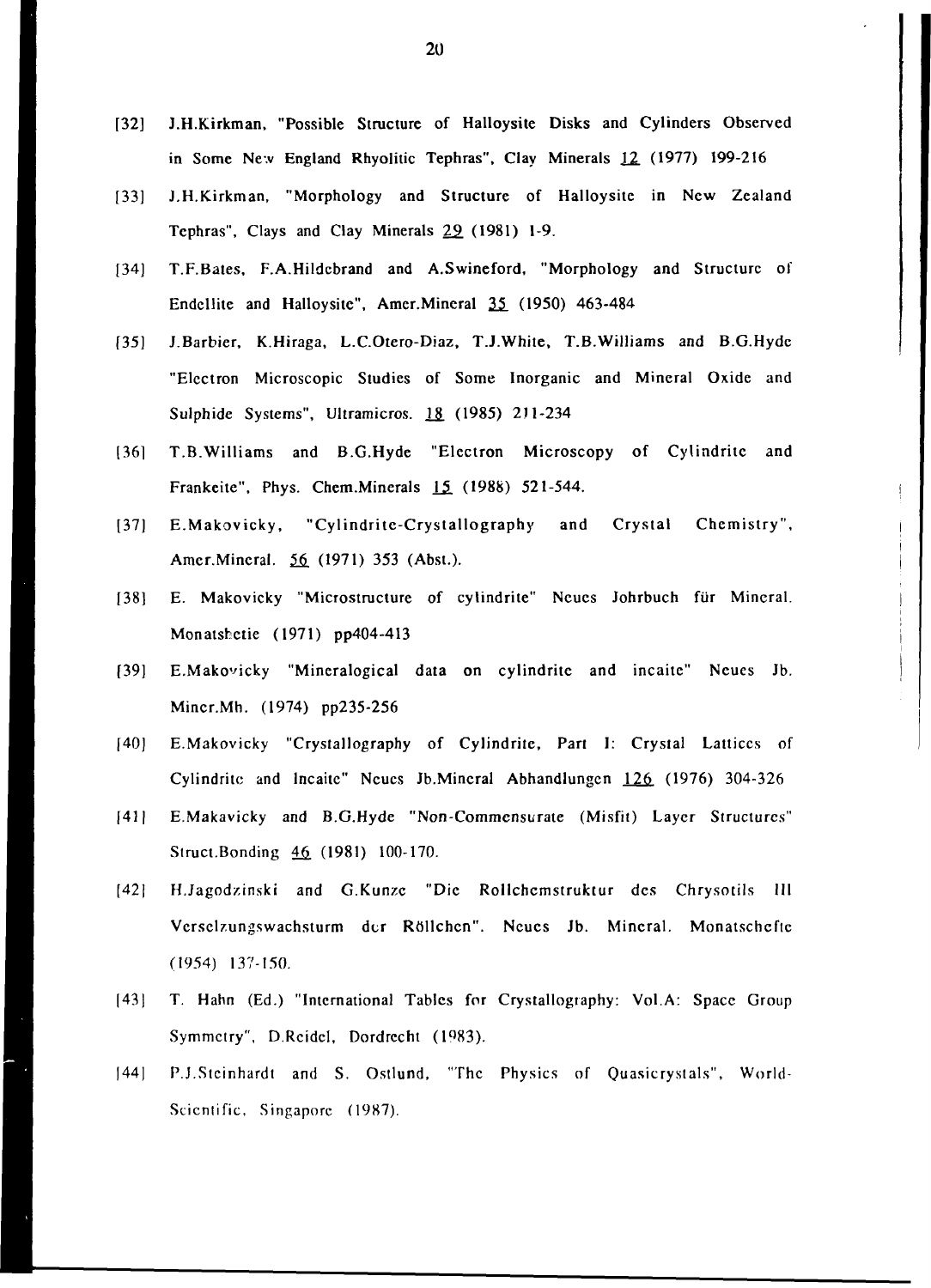[45] M.J. Blum, M. Braum and D. Rosenfeld "Fast magnetic resonance imaging using spiral trajectories" Austral.Physical and Engineering Sciences in Medicine 1Q. (1987) 79-87.

 $\begin{array}{c} \begin{array}{c} \bullet \\ \bullet \end{array} \end{array}$ 

l,

 $\ddot{\phantom{a}}$ 

 $\overline{\phantom{0}}$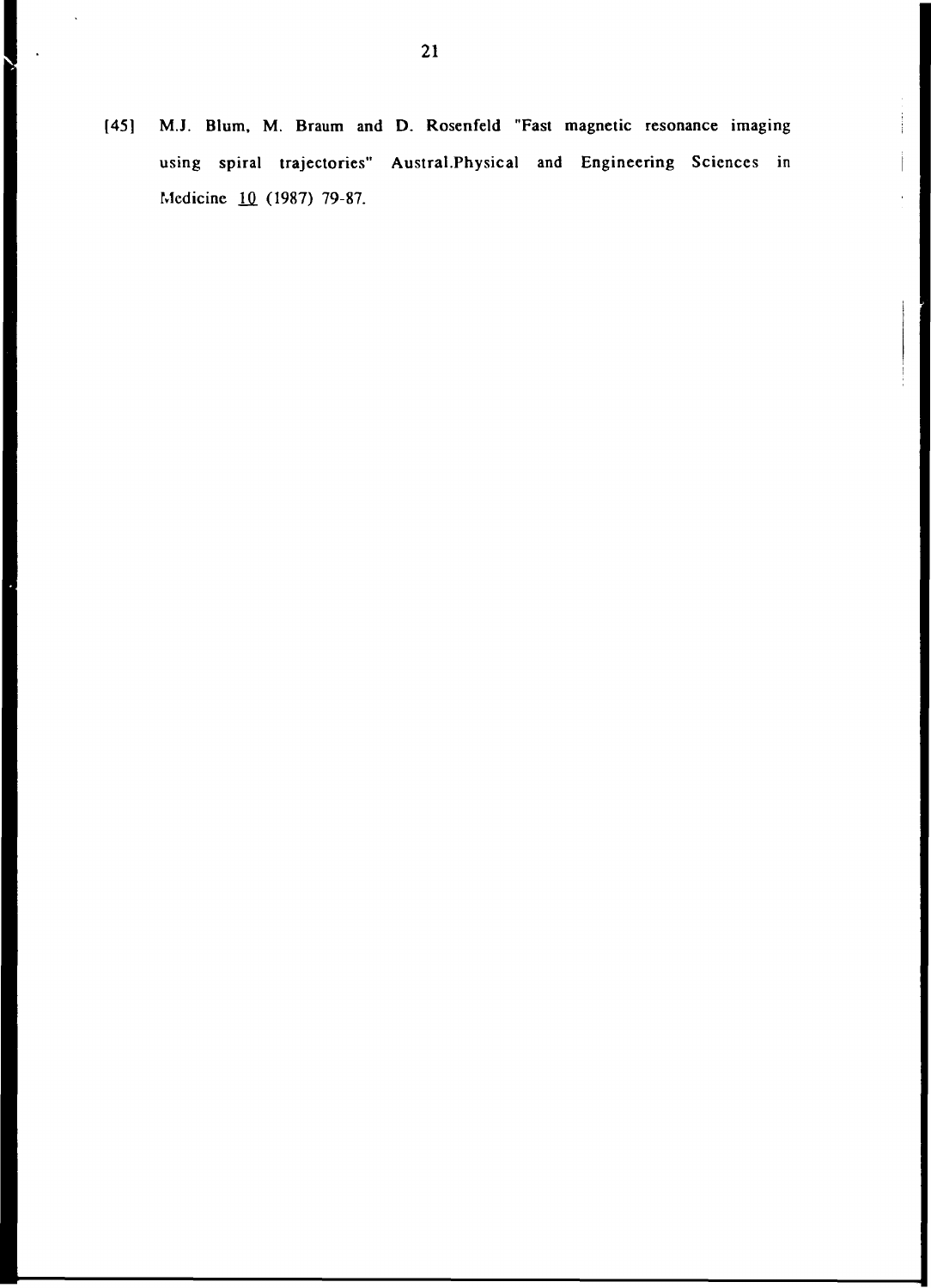### Figure Captions.

- Figure 1: Schematic representation of the spiral (a), multispiral (b) and cylindrical (c) morphologies observed by Yada for asbestos. The dotted circles represent the outside diameter of the fibrils (i.e. approx. 200A).
- Figure 2: Brucite,  $Mg(OH)_{2}$ , and silica tetrahedral  $[SiO_{4}]$  sheets comprising the structure of asbestos, for [001] and [100] projections.
- Figure 3: Arrangement of structural units on an Archimedian spiral. Note that there is no true unit cell repetition: both the angles and edges of each unit are different. Periodic translation vectors can only be retained parallel to the cylinder axis.
- Figure 4: (a) Orientation of a, b, c axes of asbestos relative to the curved surface of a cylinder. (b)Relationship between sense of curvature of misfit sheets of chrysotile (Mg.Si), synthetic clay (Ge.Mg) and halloysite  $(Si, A\ell)$  respectively.
- Figure 5: (a) Scanning electron micrograph of cylindrite looking approximately along the cylinder axis. Note the distinct spiral growth morphology (cf. [41]) outer diameter approx. lmm.(b)HREM image of cylindrite obtained from a cross-section of Fig. 5a. Note that the layers are approximately flat on this scale. Sighting approximately normal to the layers, at glancing angle, reveals an apparently disordered structure. (c) HREM of the same cylindrite specimen showing an area of a variant sinusoidally-modulatcd structure (serpentine).(d)Representation of  $T$  (PbS type) and O (Cd(OH)2 type) sheets of cylindritc. Mismatch of the c parameters of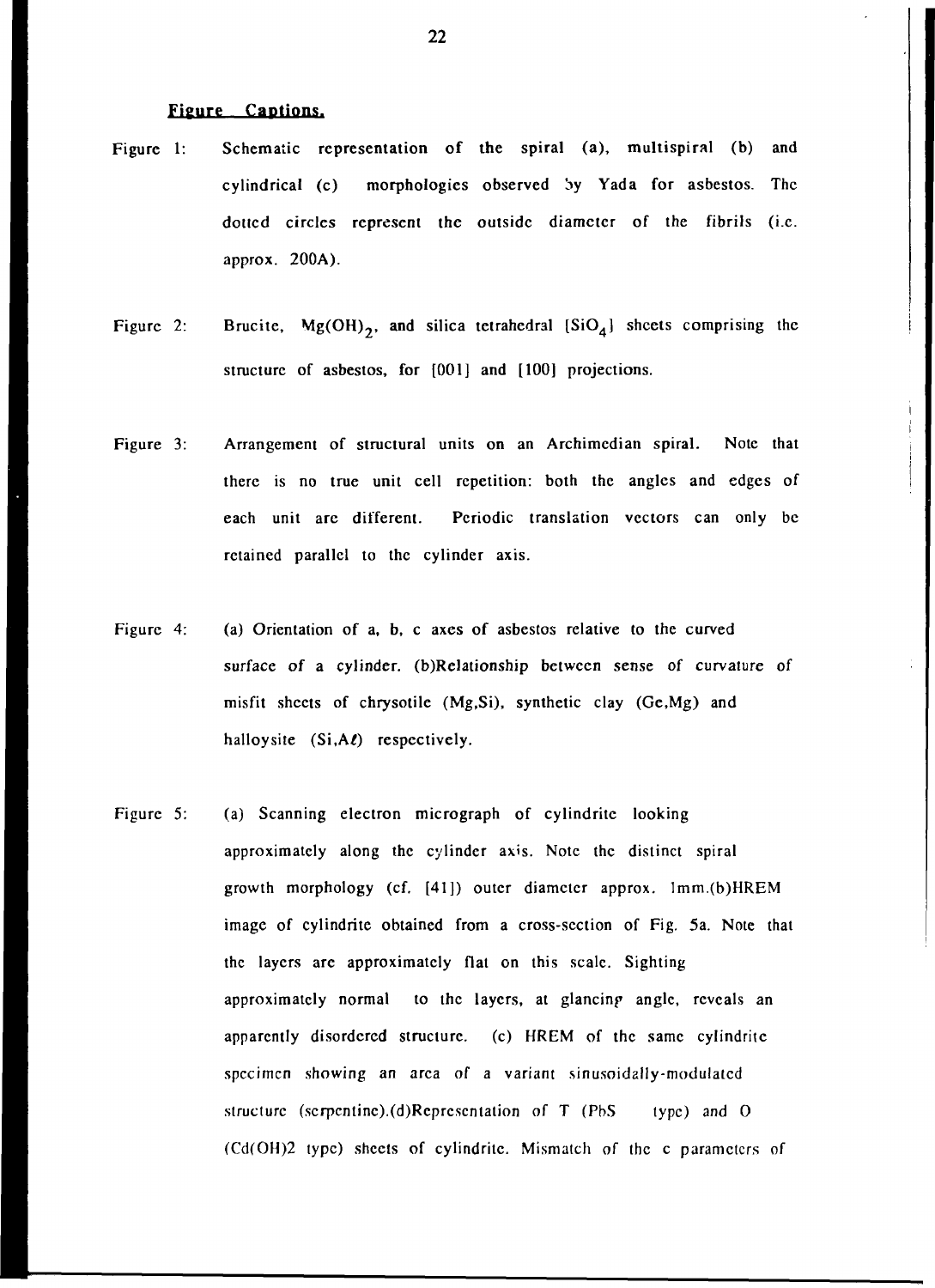these two sheets leads to the curved layers of cylindrite.

- Figure 6: Two examples (a,b) of nickel sulphide core structures around which tungsten sulphide sheets have been wrapped, forming essentially an elementary spiral structure, albeit with irregular cross-sections.
- Figure 7: Planar spiral (a) and helical spiral (b) configurations formed by rolling up two-dimensional sheets. (c) Shows a combined helix/spiral. Growth steps are arrowed.
- Figure 8: Single, double, three-fold and six-fold spirals due to wrapping, for example, simple cubic (AAA....), hexagonal (AB AB AB.....), face centred cubic (ABC ABC....) or polytype (ABCDEFA.....) layer packings about a spiral axis.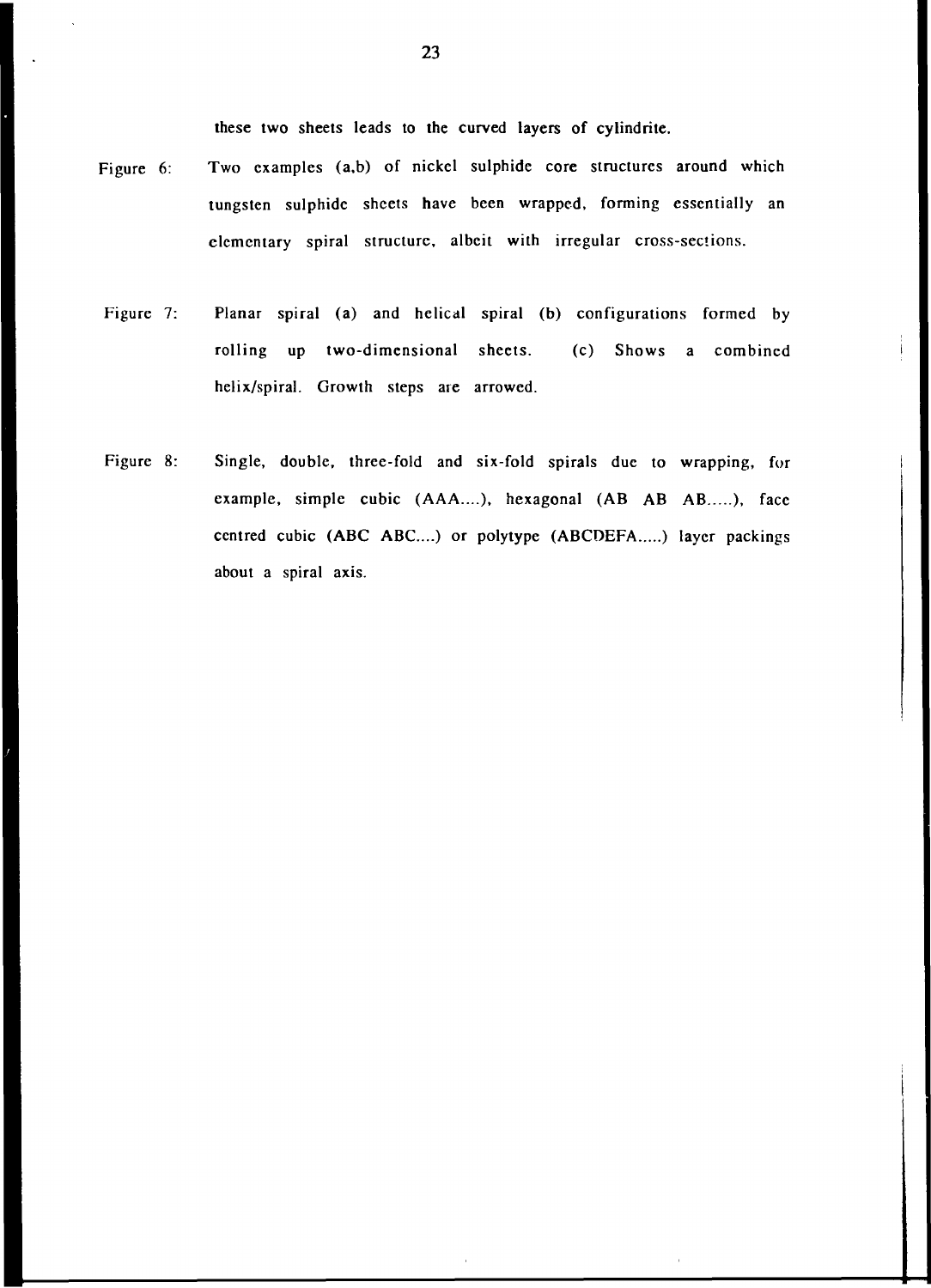

 $\alpha$ 

 $\mathbf b$ 

 $\mathbf c$ 

É, ĵ

Fig 1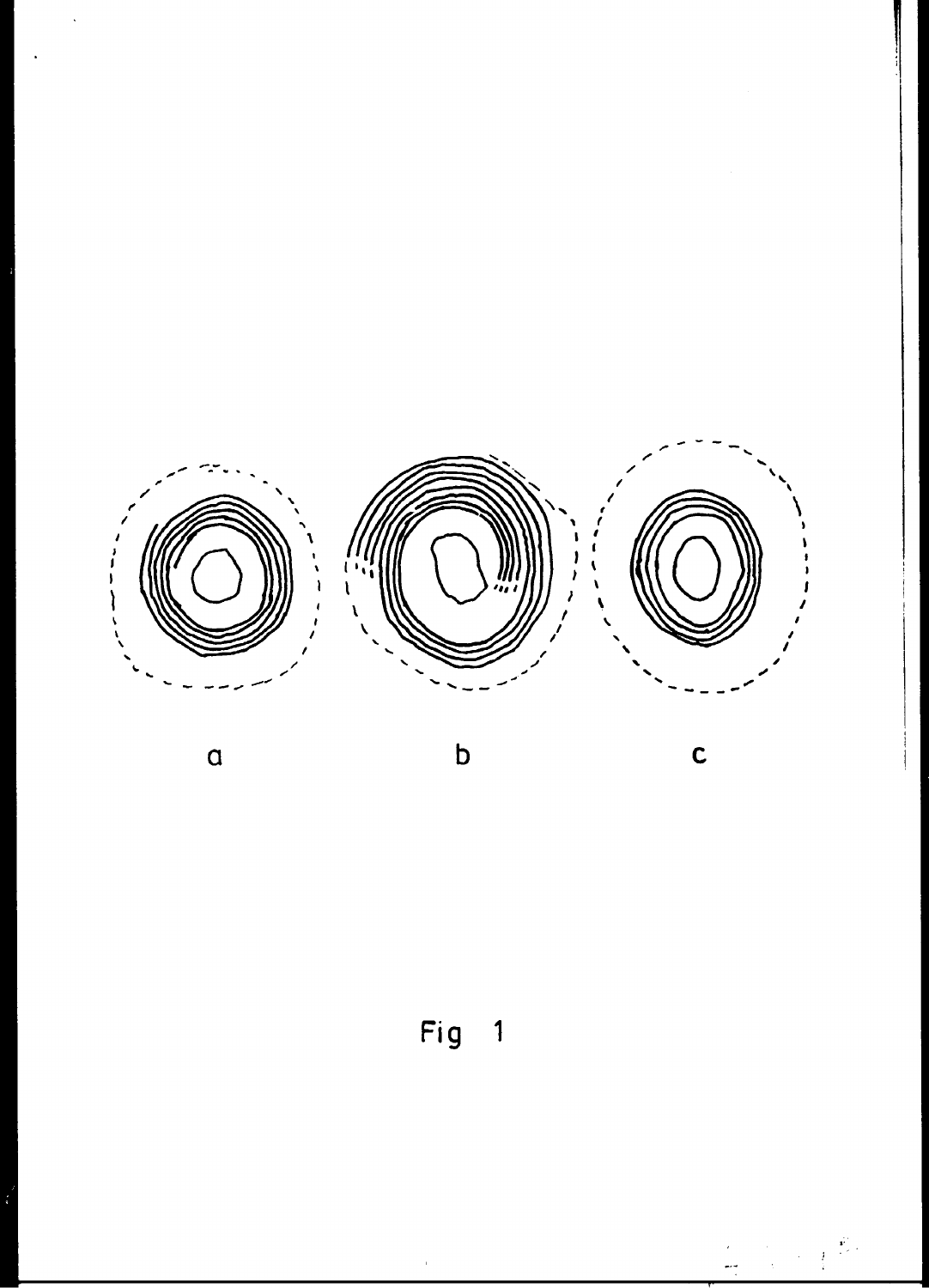



 $\frac{b}{i}$ 

 $[001]$ 



 $-$  g  $\rightarrow$ 

 $\blacktriangledown$ 



 $[100]$ 

an Carl Charles

 $Mg(OH)<sub>2</sub>$ 

Fig 2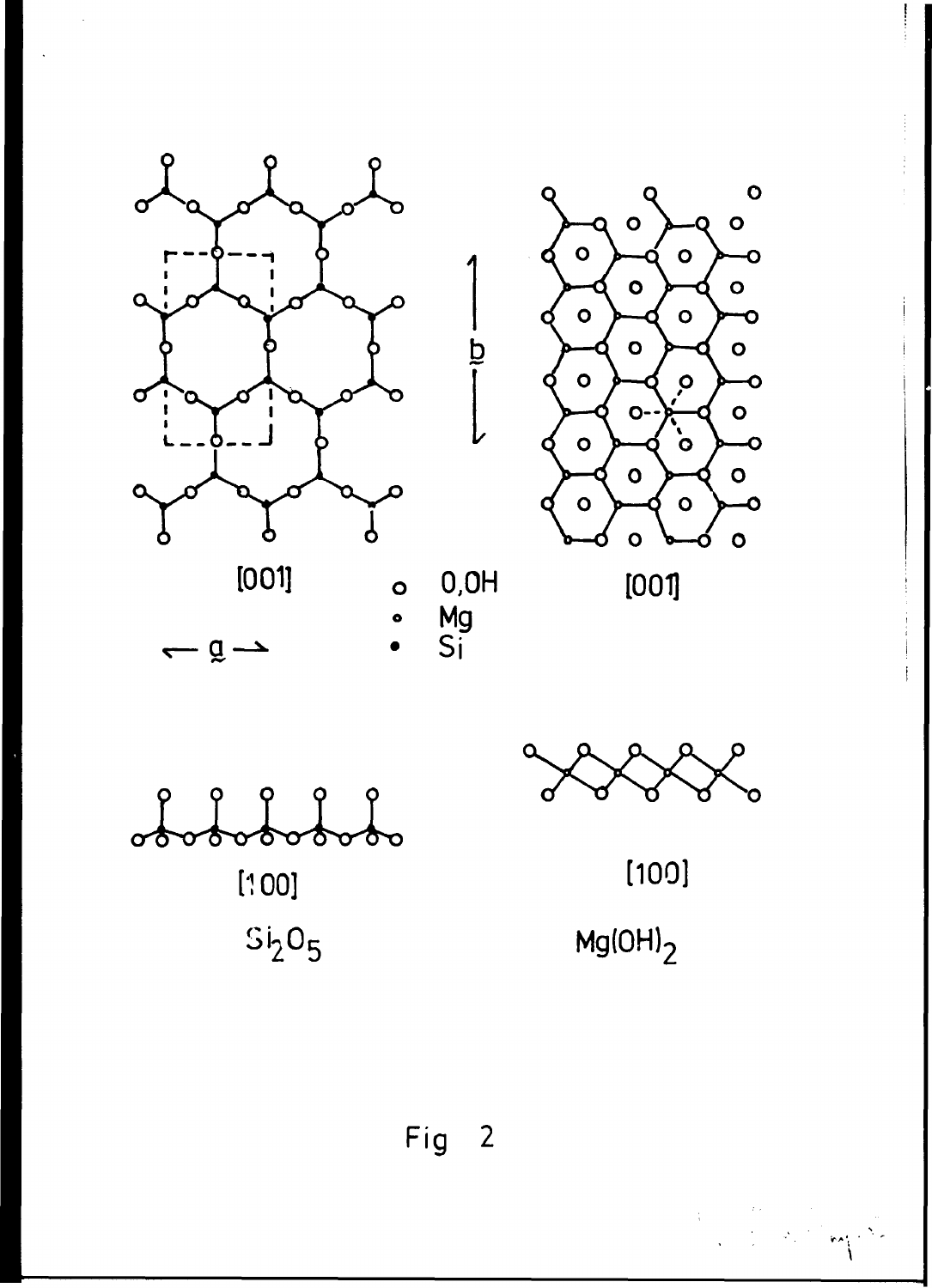

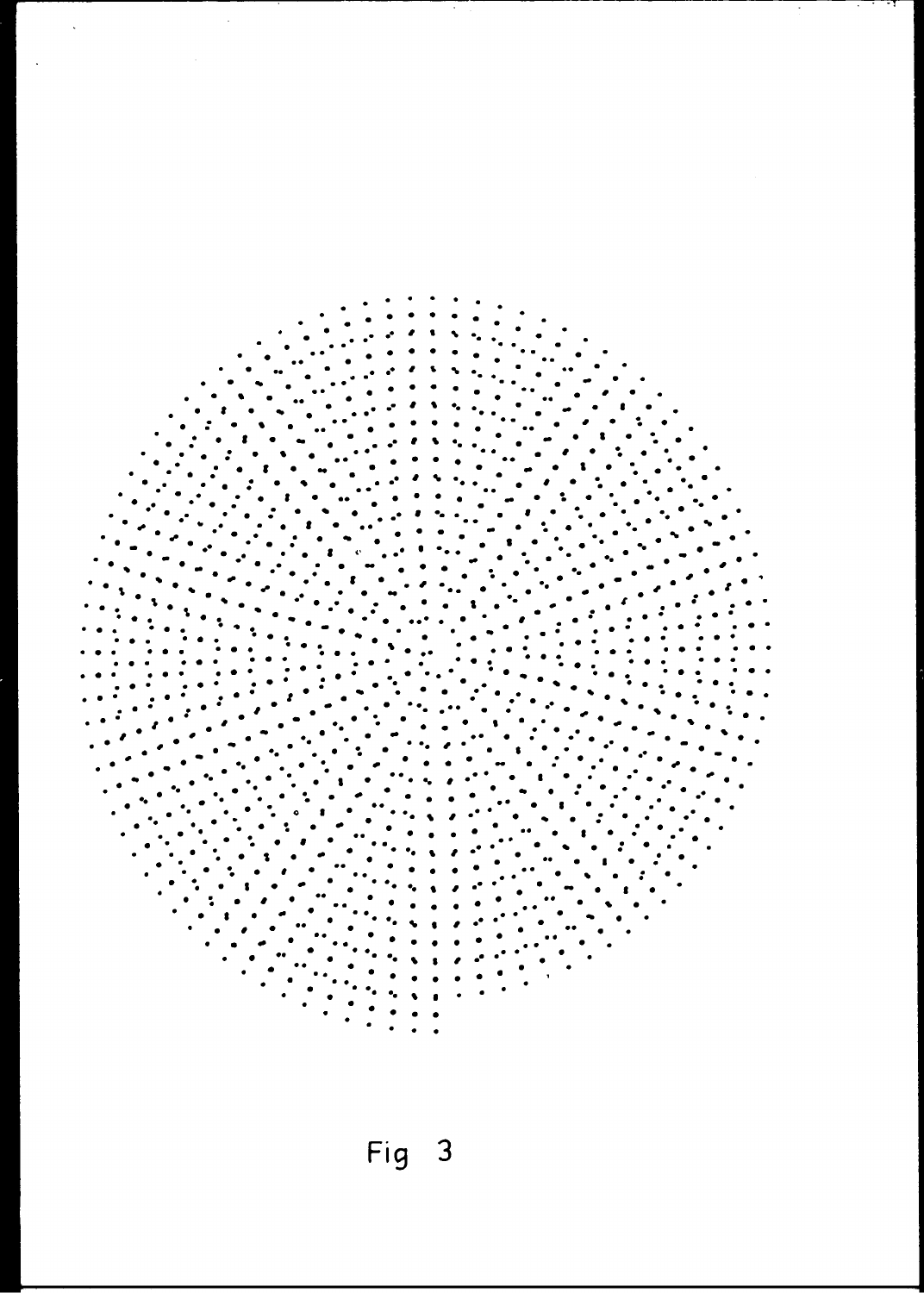

میں<br>م

 $\ddot{\cdot}$ 

 $\mathsf{a}$ 



 $\mathsf{b}$ 

Fig 4

 $\bar{1}$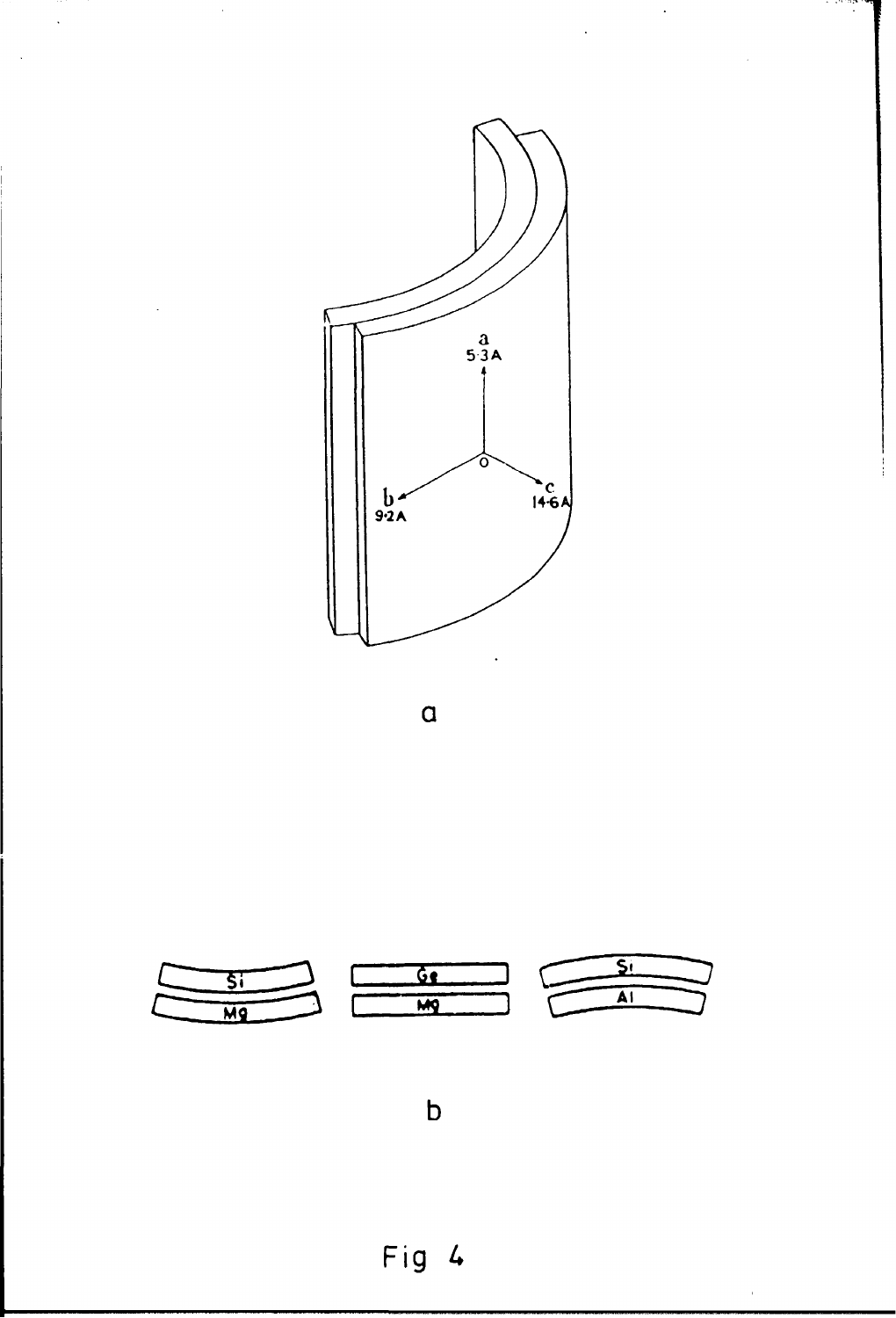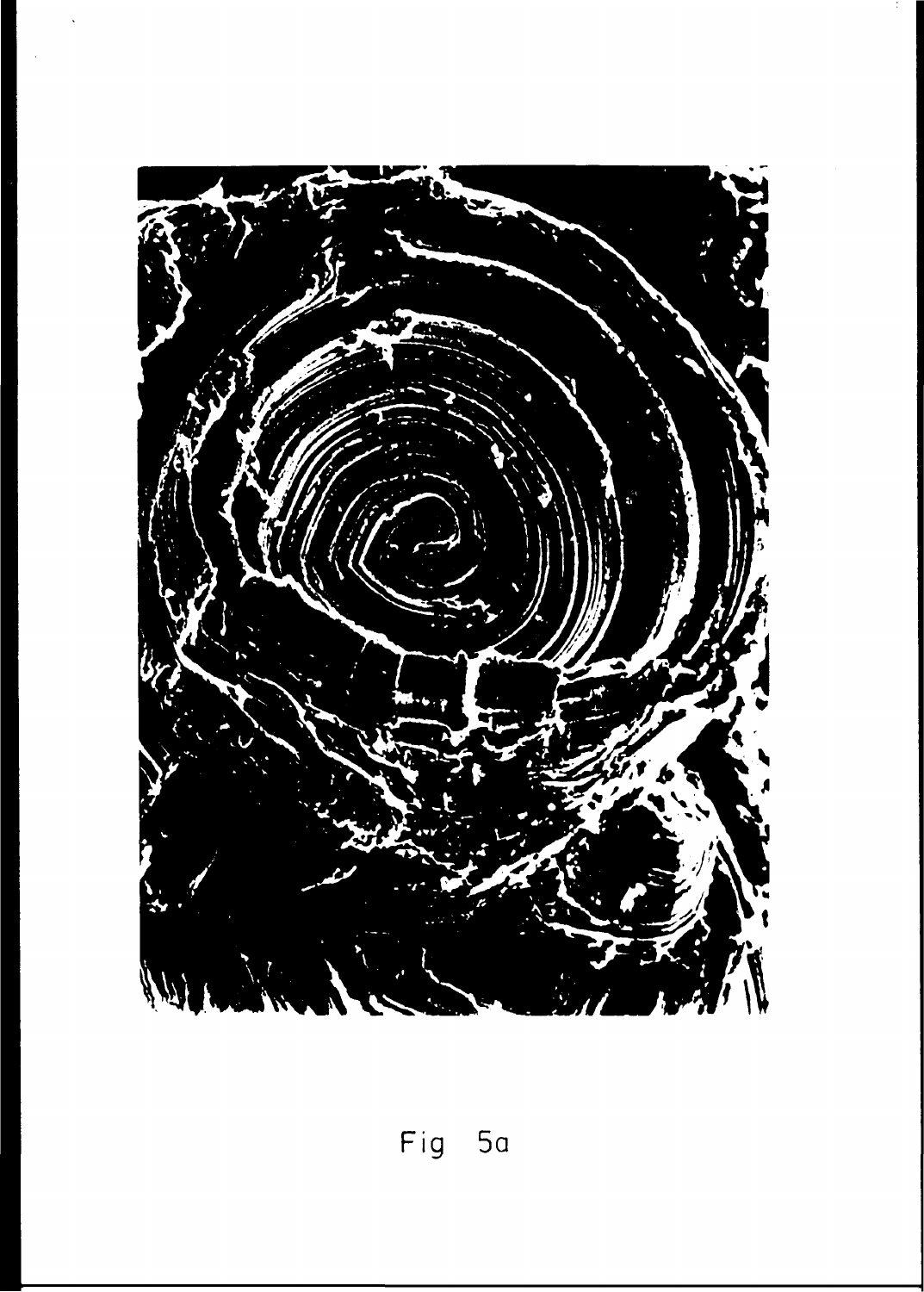| 23A          |                            |
|--------------|----------------------------|
|              |                            |
|              |                            |
|              |                            |
| $\mathbf b$  |                            |
|              |                            |
|              |                            |
|              |                            |
|              |                            |
|              |                            |
|              | х<br>よいけいこう                |
|              | Ŕ,<br>'n<br>2014年1月        |
| $\mathsf{C}$ | 2000<br><b>CEREBOOK</b>    |
|              | 2000 1000 1000<br>1930年11月 |
| 11.7A        | <b>1999年1月18日</b>          |

g۳ ----

 $\hat{\mathcal{S}}$ 

Fig 5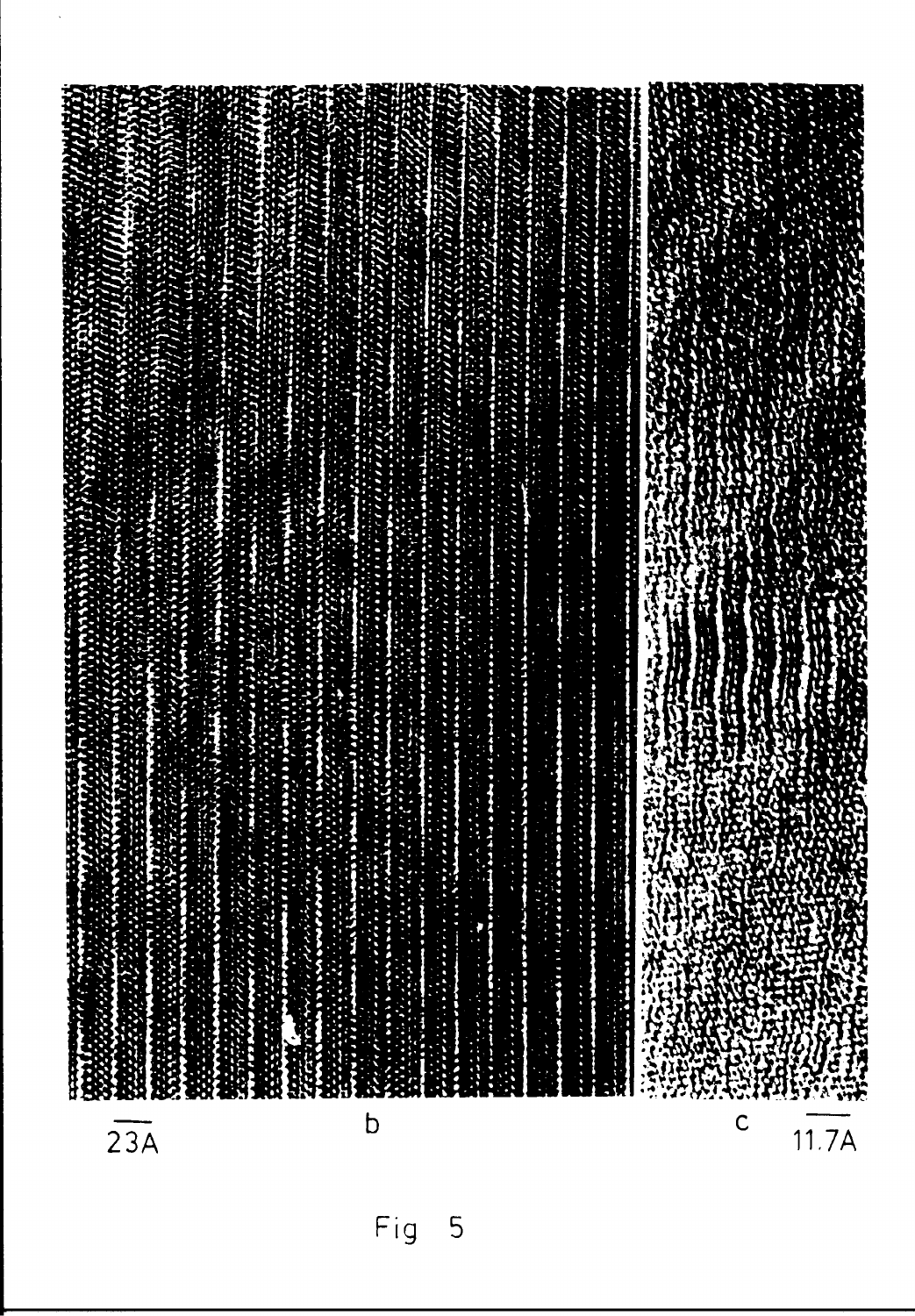

 $\gamma$  ,  $\gamma$ 



 $\begin{array}{c} \hline \end{array}$ 

 $\frac{1}{2}$ 

 $\label{eq:2} \frac{1}{2} \int_{\mathbb{R}^2} \frac{d^2}{dx^2} \, dx$ 

 $\epsilon^{\rm C}$ 

 $\frac{1}{2}$  $\frac{1}{2}$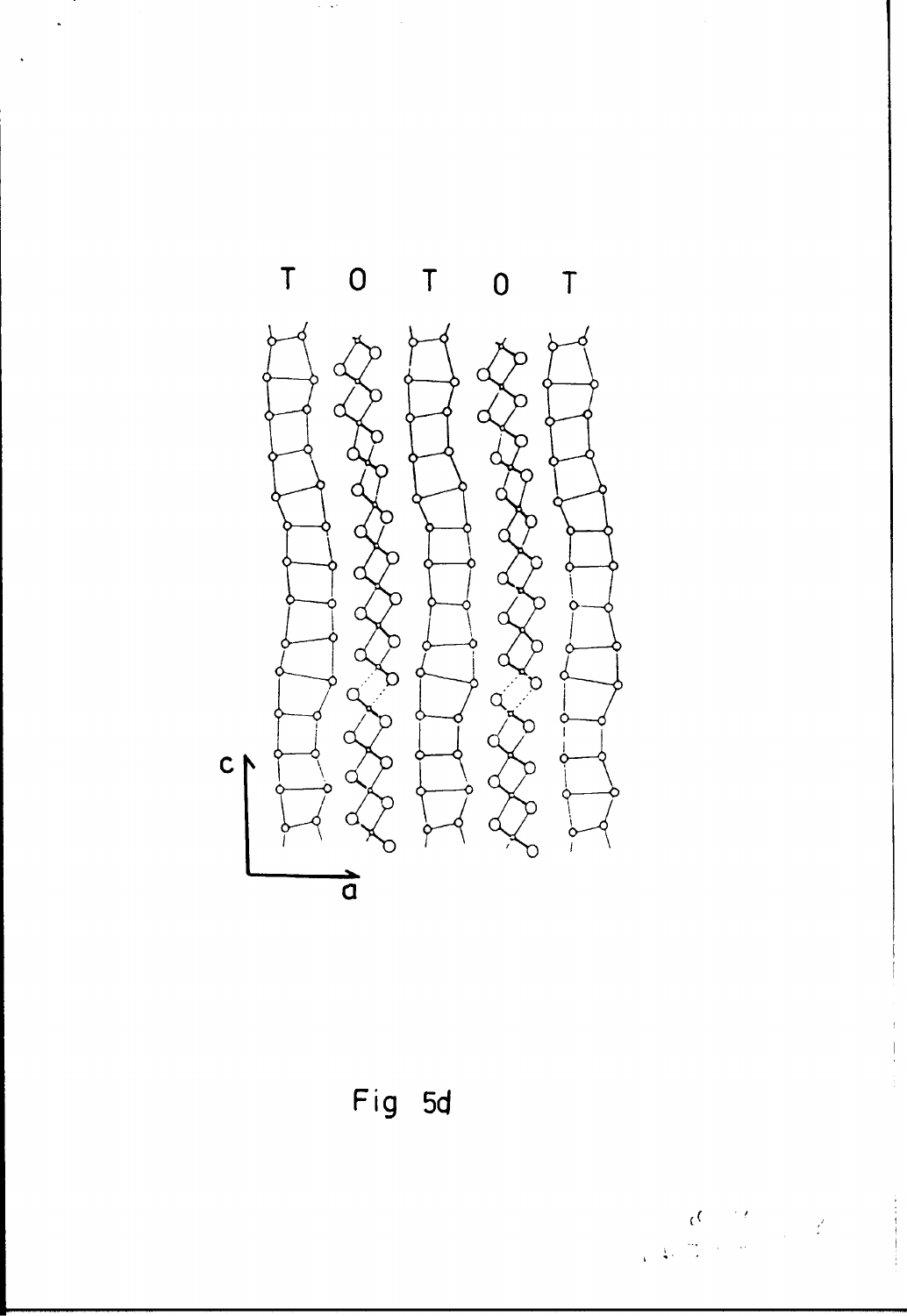

 $\overline{10A}$ 

Fig 6a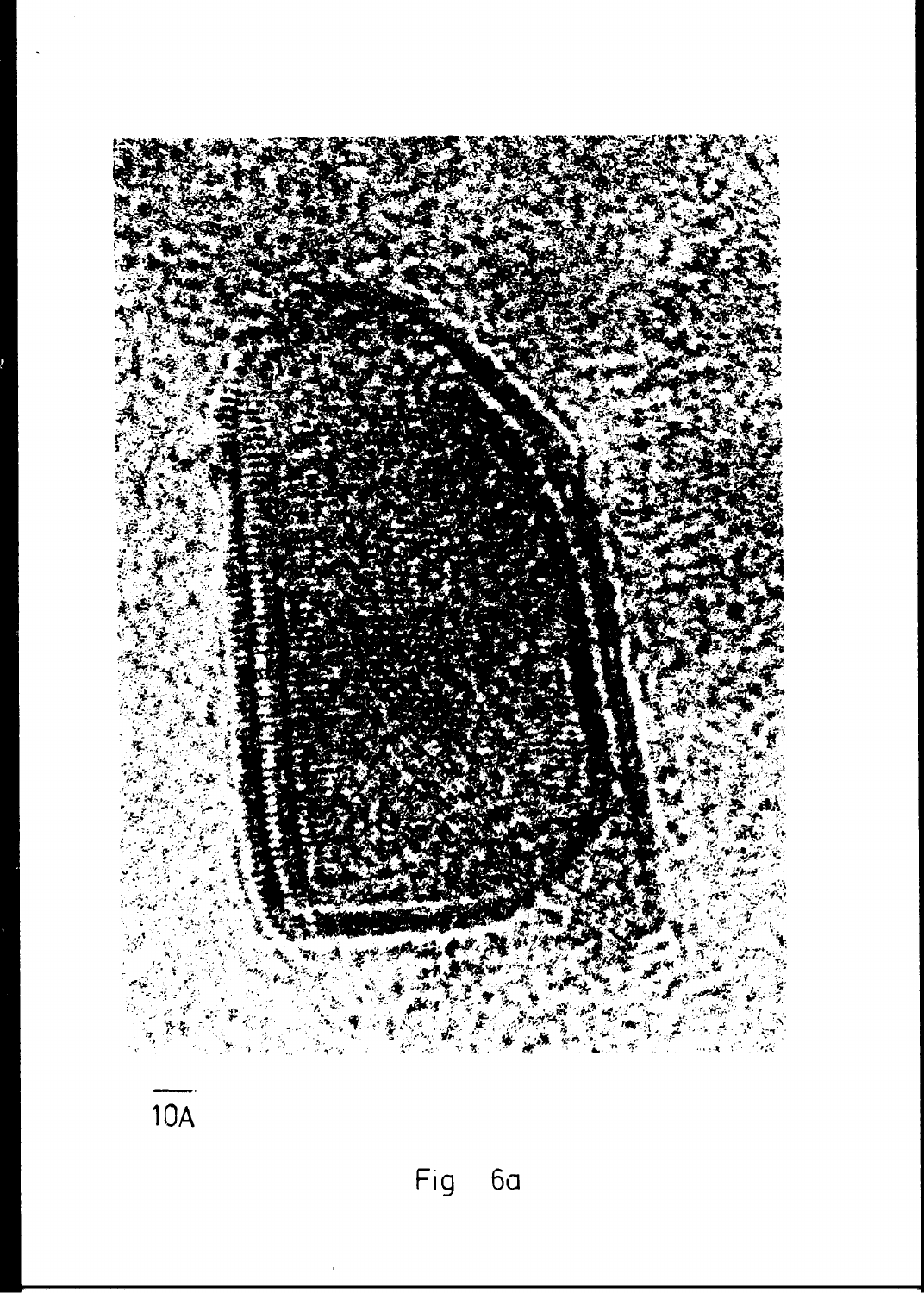

 $\overline{10A}$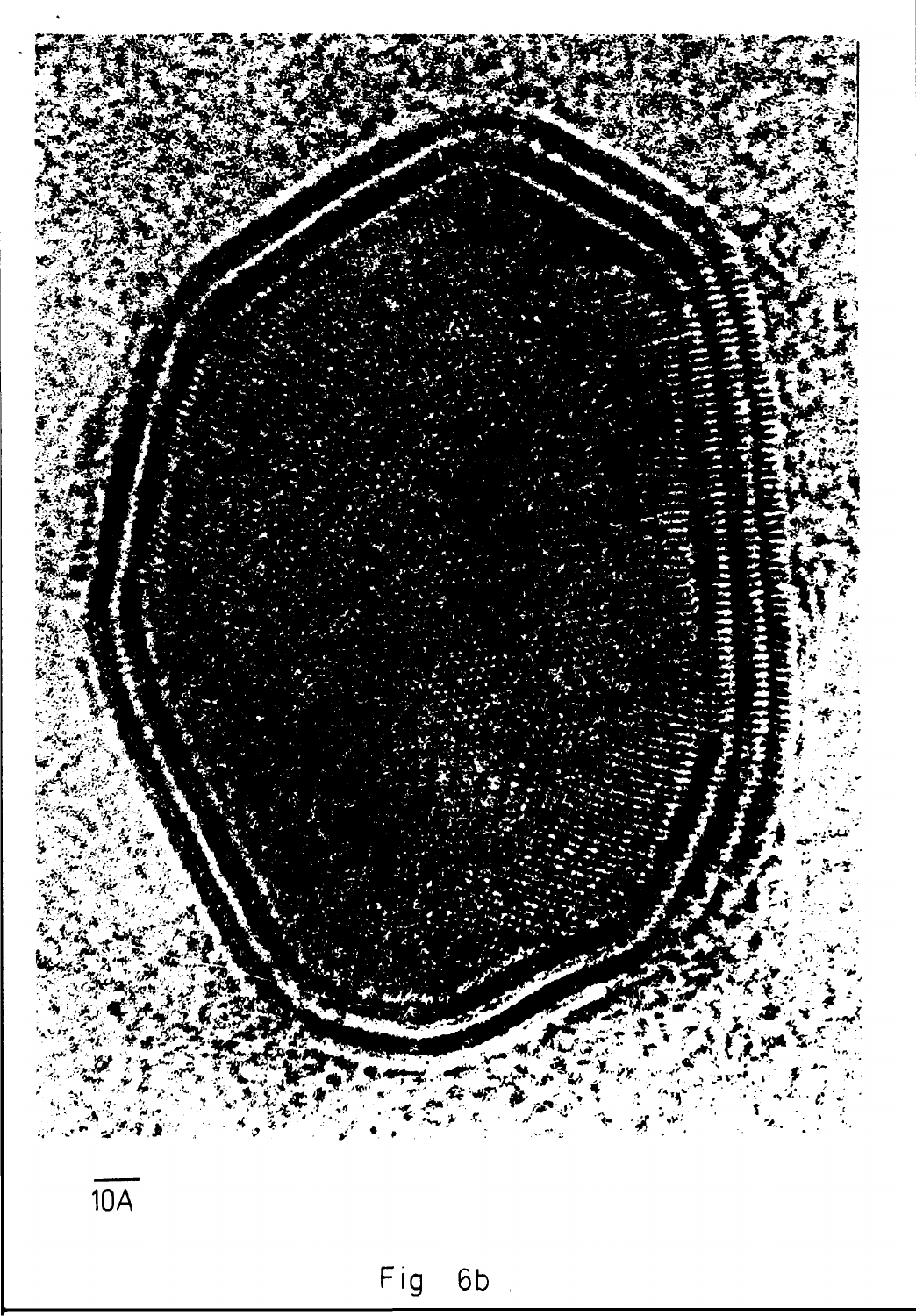

 $\ddot{\phantom{0}}$ 



 $\mathbf b$ 



 $\alpha$